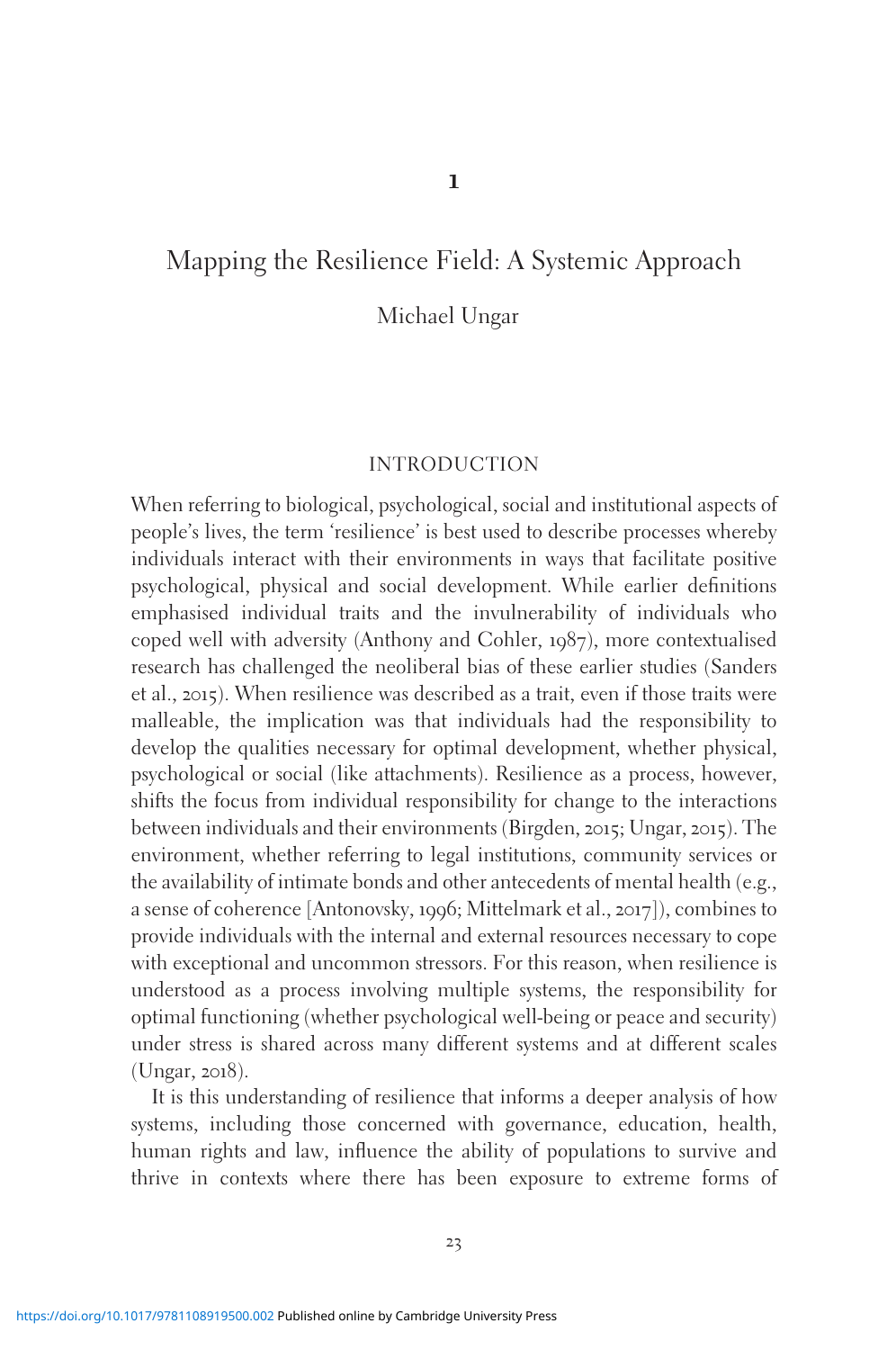marginalisation (e.g., racism, homophobia, poverty) or social disruption (e.g., civil war, genocide). Stabilising and improving these systems is an important and necessary part of transitional justice work and related security-oriented practices like adaptive peacebuilding (de Coning, 2018; see also Chapter 11). This is especially the case when systems at the individual, family, community, national and international levels are involved at the same time in the provision of resources that people need to overcome histories of violence. Put simply, resilience, like transitional justice, requires the engagement of many different systems to create the individual and social capital necessary to cope well with adversity.

Figure 1.1 illustrates the nested relationships between these systems, with a subsystem of elements (the Xs) forming their own system comprised of the many resources required to sustain the well-being of both the individual and the individual's community. To think about resilience at a single level, like a change in cognition or the exercise of human rights, misattributes change to the qualities of one system and risks making any change that does occur unsustainable. When multiple systems at multiple scales change at the same time, the work they do together produces a more enduring pattern of change and transformation. In practice, this means that efforts to promote transitional justice, like the interventions discussed throughout this volume, will produce the most sustainable resilience across a population when they address the



FIGURE 1.1 An ecological and multi-systemic model of resilience (Ungar and Theron, 2020)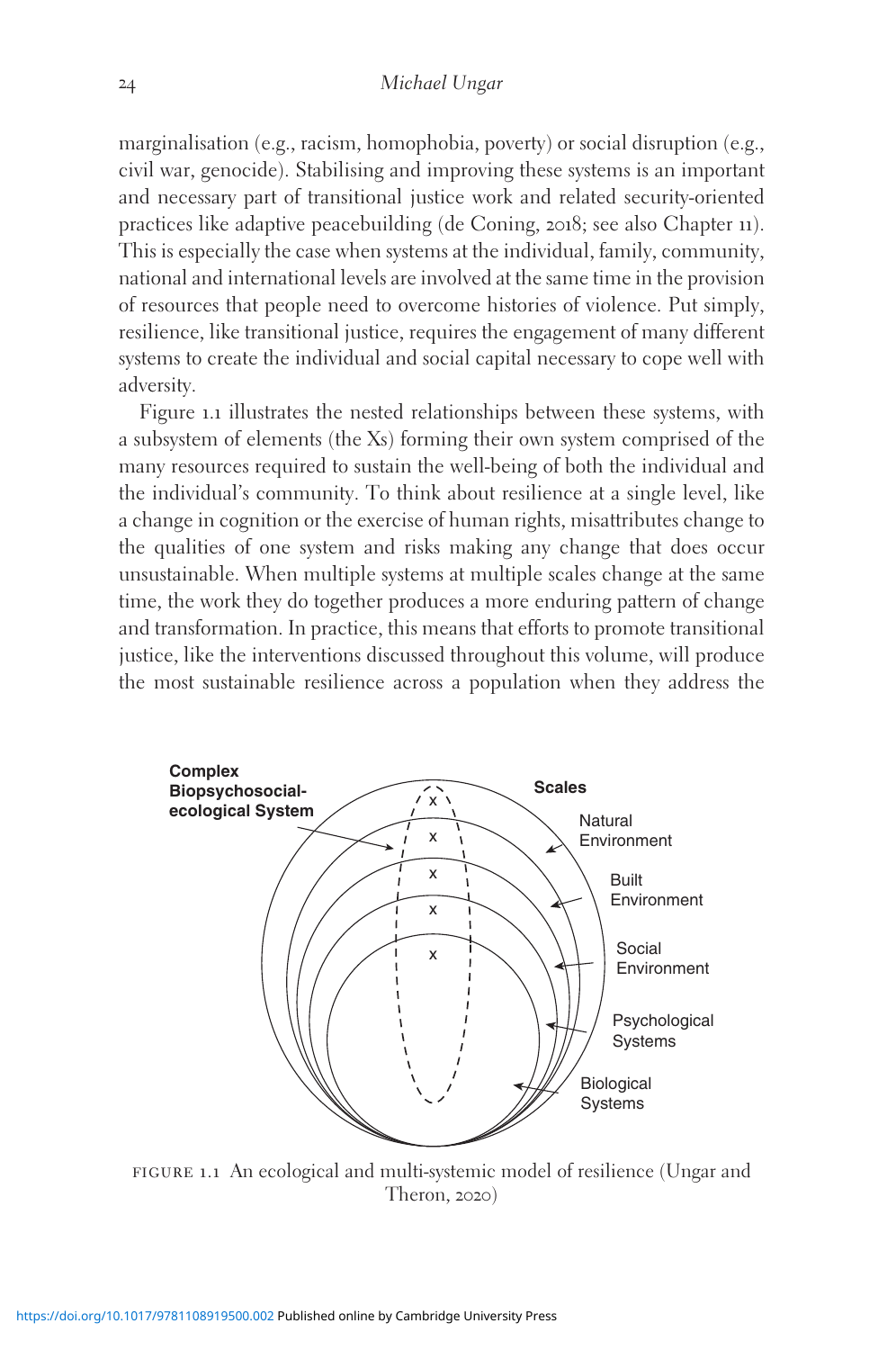systemic dimensions of war crimes and human rights abuses – and engage with different systems that give people access to new resources.

This discussion of commonalities between resilience and transitional justice addresses a gap in both fields, with far too little of the resilience literature paying attention to structural and judicial processes that create the conditions for people to recover from mass violence (see, e.g., Chapter 9). Likewise, transitional justice literature has rarely discussed the impact of transitional justice mechanisms – including criminal trials, truth and reconciliation commissions (TRCs) or reparations – on the resilience of a community, or the need to think ecologically about the many systems that interact (or conflict) when transitional justice processes are utilised. For example, criminal trials to address war crimes may become extremely divisive for communities, disrupting social cohesion or even traumatising some victims, even as they appear to re-establish order with regard to governance and the rule of law (Clark, 2014; see also Chapter 3, this volume). The science of resilience helps to explain these dynamic feedback loops in which one system's resilience can trigger another's success or undermine the ability of co-occurring systems to function at all.

Fortunately, in recent years, a more multidisciplinary body of research on resilience has grown to include studies of biological human systems like the microbiome (Rea et al., 2016), human-environment systems like epigenetics (Bush and Boyce, 2016), workplaces (Crane, 2017) and the natural ecologies with which humans interact – such as coral reefs, forests and wetlands (Adger et al., 2013). Governance and legal systems shape the context for each of these interactions, from influencing the availability of food people need to maintain health to regulating the development of farmland in nature preserves. The relationship between these systems and resilience nevertheless remains underexplored. Key processes within these broader governance and legal architectures, for example – including the promotion of human rights, peacebuilding and the restoration of rule of law – are seldom discussed through a resilience lens.

An emerging body of work on therapeutic jurisprudence (Wexler, 2008; Winick, 2009), however, is starting to address this shortcoming, by studying the impact on individual well-being of formal legal institutions, criminal trials and TRCs (Doak, 2011), and looking at whether new initiatives like drug courts and restorative justice improve the desistance of offenders (Birgden et al., 2015). Nevertheless, more research is needed to account for what occurs at multiple systemic levels when victims of crime seek justice. For example, we know little about the impact of transitional justice processes on victims' mental health during and after these processes, or about how these processes affect the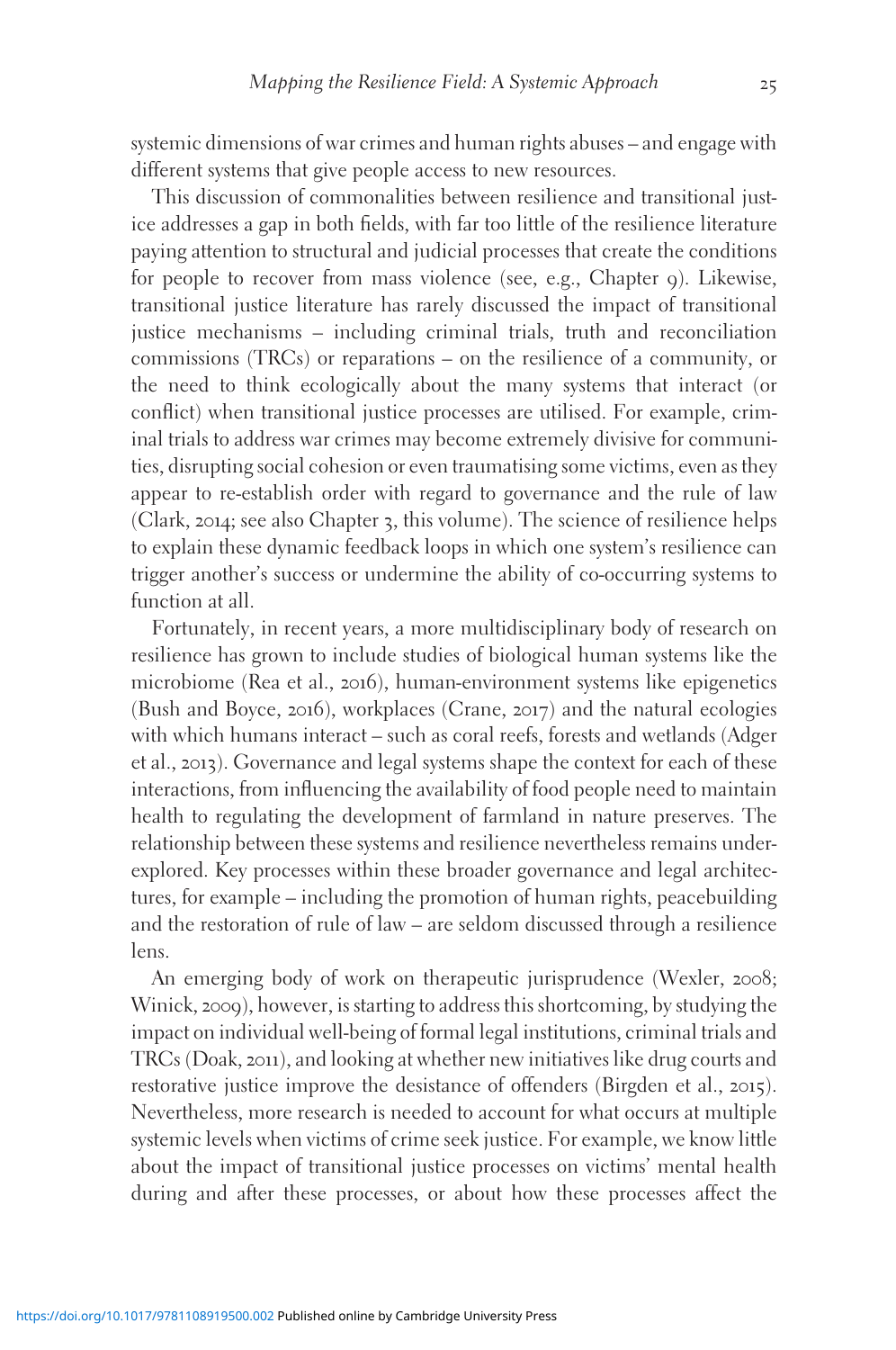functioning and sustainability of other human systems like community cohesion or extended family dynamics. Fundamentally, we know little about how transitional justice and peacebuilding processes more generally can transform psychological and social systems.

It also remains the case that there is little cross-fertilisation of ideas across the fields of resilience, law, transitional justice and human rights. This is part of a wider problem; network citation analyses show that there is little transdisciplinary exchange across domains of resilience research (Xu and Kajikawa, 2017). This may explain why the connection between the resilience of one system and the resilience of co-occurring systems at different scales has yet to be well explained. Further compounding the problem is the fact that definitional ambiguity exists in all fields of resilience research, although this is an issue now being addressed on many fronts (see, e.g., Southwick et al., 2014).

The present volume addresses these various challenges. In this chapter, I will introduce the concept of resilience as a multi-systemic set of processes, an idea that is common to all the chapters that follow. I will then briefly show how these processes are relevant to governance, legal systems and transitional justice. The chapter will also discuss several concepts that must be accounted for when detailing the resilience of any system. These concepts include equifinality, multifinality and differential impact. Though this volume is focused on the systems involved in transitional justice and their resilienceenabling processes, potential or actual, this chapter will look more broadly at different resilience enablers in order to show that initiatives to tackle impunity, deliver justice and foster social healing and reconciliation are consistent with the principles that govern the resilience of all human systems.

#### A MULTI-SYSTEMIC UNDERSTANDING OF RESILIENCE

In Rwanda after Genocide, Caroline Williamson Sinalo (2018) describes her narrative analysis of victims' accounts of the genocide that unfolded during the early 1990s. Sinalo takes a controversial approach to the subject, first by arguing that there were many dysfunctional systems to blame for the atrocities, from the practices of past colonial governments to Rwandan norms regarding masculinity and warriorhood. She also, however, asserts that one can find examples of personal and social growth (also known as post-traumatic growth [Tedeschi and Calhoun, 2004]) among survivors of the genocide – growth that is mirrored at the level of community governance, social cohesion and legal processes that have come into place since 1994.

To see this growth, one must challenge Eurocentric discourses that view trauma as the result of exposure to single episodes of an atypical stressor.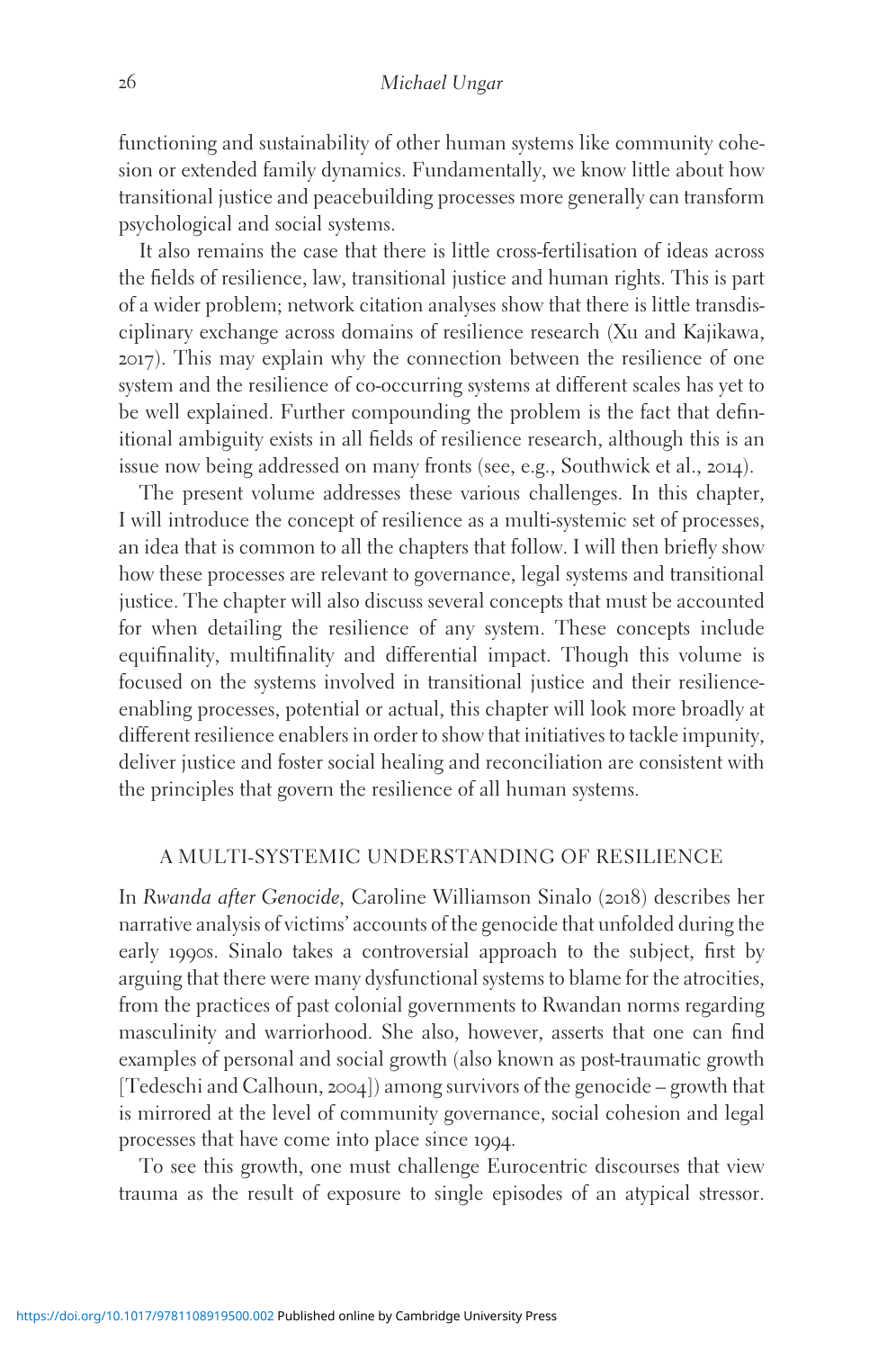According to Craps (2013), trauma is more an everyday and insidious phenomenon than an unusual event. This is especially true for those who are marginalised, whether living in economically developed countries as minorities or in low- and middle-income countries, many of these with long and violent histories of colonisation (Atallah et al., 2019). In both contexts, poverty, racism and the intersectionality of multiple forms of oppression make trauma quotidian because of institutionalised forms of exclusion and dysfunction (e.g., corruption). In such a case, resilience can resist the effects of coloniality and reinforce models of Indigenous well-being (Sinalo, 2018).

This perspective of why atrocities occur and where responsibility lies for social repair positions resilience in a collective discourse of shared causality and complex systems. Addressing past or present human rights abuses cannot be accomplished by any one system alone. Multiple social and institutional factors must be involved, which, in turn, affect and are affected by individual responses to trauma and the continuity of those changes across time and even generations. Resilience-enablers (van Breda and Theron, 2018) occur at multiple levels, refuting the idea that individuals bounce back from adversity, or bounce forward to new patterns of coping on their own. There is, of course, more to this critique than a simple vilification of neoliberalism. As Hall and Lamont (2013) argue, a heightened sense of personal responsibility inherent in neoliberalism may have harmed many, but it has also opened opportunities for wealth generation on a scale never before seen in human history.

A better critique would be to understand how neoliberalism has blinded us to the locus of control of systems that must cope with extraordinary circumstances. Individual capacity to look after one's self will only be effective when risks are relatively few. The rugged individualism promoted by US President Herbert Hoover in the late 1920s was shown to be wrong only a year later when recovery from the Great Depression required government intervention. In this sense, it was changes to governance and law which triggered an economic turnaround, even if these changes were opposed on ideological grounds by those who most benefitted from the previous regime. Social resilience, then, is 'the capacity of groups of people bound together in an organization, class, racial group, community or nation to sustain and advance their well-being in the face of challenges to it' (Hall and Lamont, 2013: 2).

This shift to the social is the step we need to understand resilience across systems, though it runs the risk of making the same error that many psychologists have made – which is to focus on one level and exclude others. For example, we now know that badly traumatised people who have experienced social marginalisation or exposure to domestic violence may be genetically altered by these experiences or become neurologically susceptible if future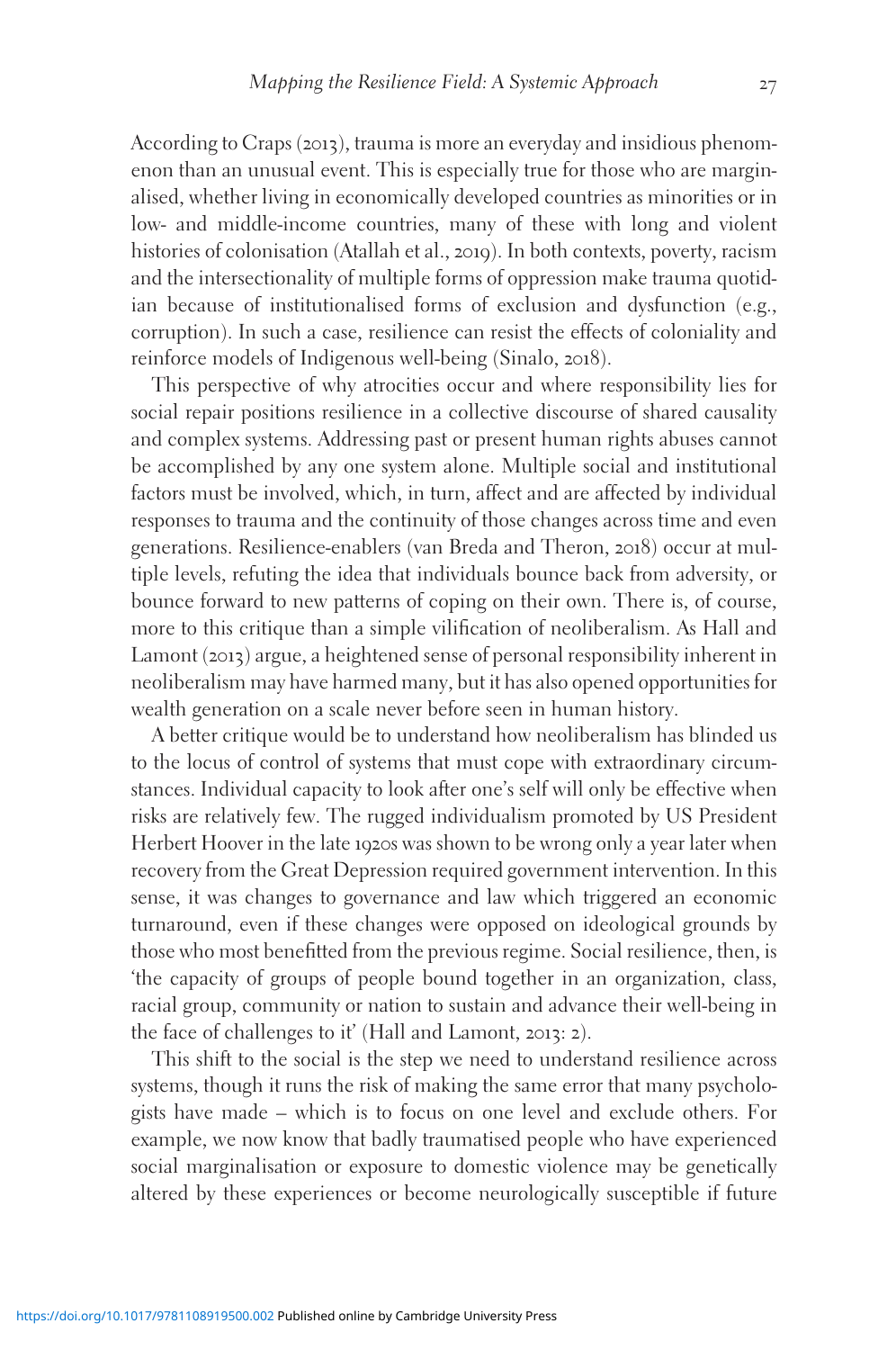stress occurs. Excessive burden on biological, psychological and social systems at the same time (what has been termed 'allostatic load' [Hobfoll, 2011]) compromises our ability to function socially and participate in community processes, including good governance and possibly legal proceedings. Though these connections across systems are still more conjecture than fact, a case can be built through a review of the biological, psychological and social systems literature that risk and resilience at any one system level will compromise or be advantageous to other systems at other levels. For these reasons, just as the psychological scientist needs to understand the social environment, those studying the influence of legal systems and other institutions need to appreciate the biological and psychological factors that inhibit healthy responses to social processes that are in the perceived best interest of individuals.

The experience of Rwandans before, during and after the genocide demonstrates patterns of resilience as a process occurring simultaneously at multiple levels (see also Chapter 4). Changes to a distal factor, like national policies on race, have influenced proximal systems, like peer relationships and even intransigent psychological systems related to an individual's co-construction of personal identity. If these interrelated systems are to demonstrate resilience, whether that is recovery to a stable prior state or transformation to a new status quo, there needs to be some understanding of the mechanisms by which a change that makes one system function optimally improves the functioning of other systems as well. This may explain why Sinalo (2018) found that Rwandan men, post-genocide, tended to report a far greater sense of collective responsibility and move away from warriorship, while women shifted from thinking about themselves as 'we' (symbolising communion) and more as 'I' (symbolising greater agency and a focus on personal identity).

Of course, these ideological shifts came at a terrible price: the mass destruction and mutilation of lives. From the point of view of the study of resilience, however, such transformations suggest that processes of change look very different in different contexts. Just as trauma has been plagued by a Eurocentric bias in how it is understood and treated by the institutions tasked with responding, so too is resilience theory biased by Eurocentric notions of a shortlist of factors that promote well-being under stress that are popular in psychology. It is far better to imagine many different patterns to resilience across many different systems, from identity and gender relations to government structures, cultural practices and conflict resolution (including those that are part of transitional justice).

It is now recognised that, within different disciplines, there are generalisable principles that govern processes of resilience (for a review, see Biggs et al., 2012; Ungar, 2018). Among the most important are that resilience occurs in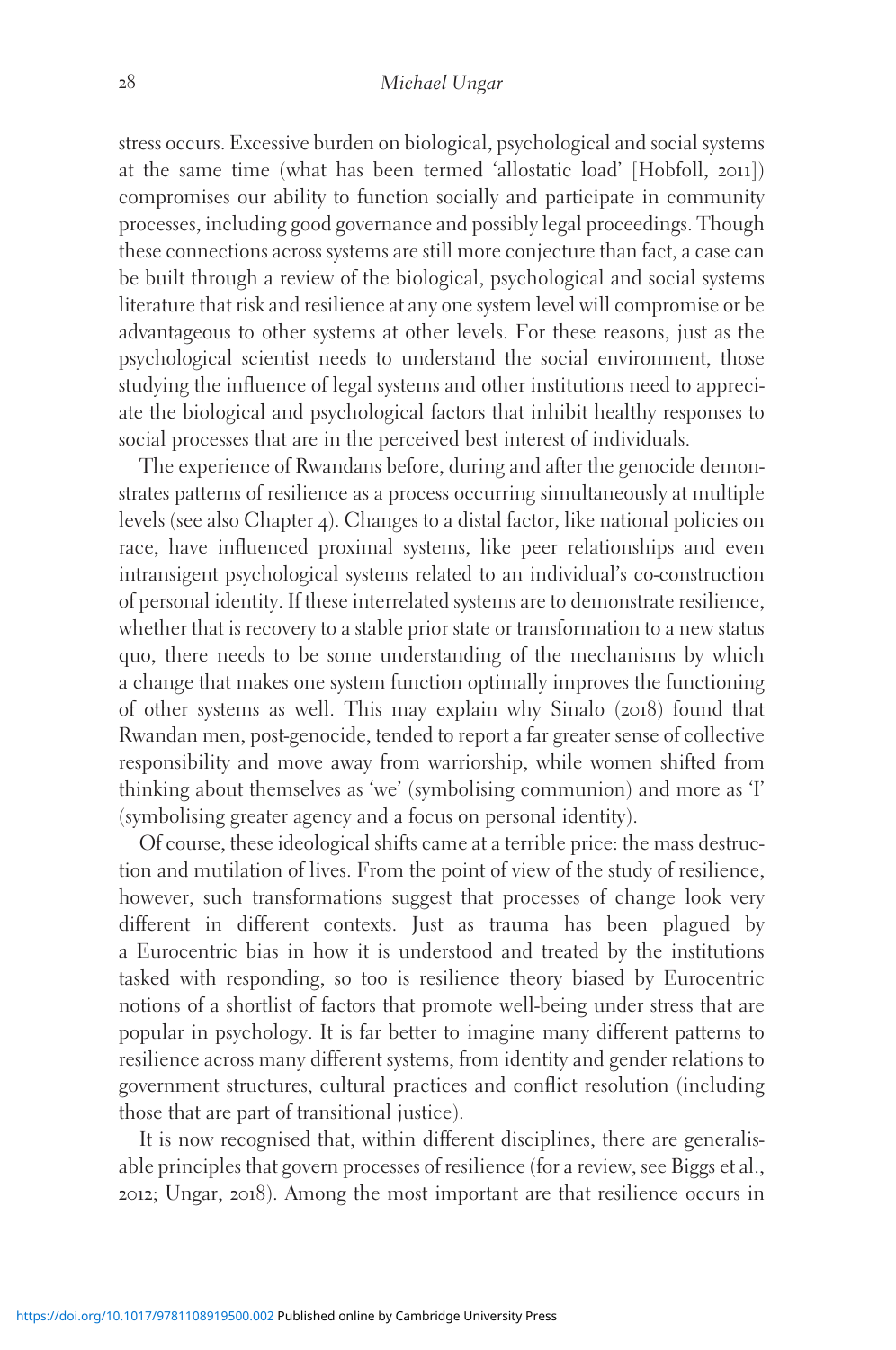contexts of adversity where exposure to atypical stressors occurs and is a process that is influenced by how well people and resources interact. For this reason, I define resilience as the process through which individuals and groups navigate their way to the many different resources they need to sustain themselves and thrive, as well as the processes that systems use to negotiate for the resources that are most meaningful (Ungar, 2011). The dual concepts of navigation and negotiation that are at the core of this social–ecological description of resilience underline the need to think about the individual's environment and culture just as much as individual strengths and traits. To navigate does not mean individual motivation or personal agency; it implicates systems at other levels to provide the resources to individuals to support optimal functioning. Likewise, these resources must be those that the individual is able to negotiate for, so that they are provided in ways that match the individual's belief systems or physical needs. The process is more circular than linear, with systems influencing what the individual values and needs, while individuals place demands on systems to provide novel resources as values change. In other words, individuals are not wholly autonomous in deciding which resources they need or how these resources will be provided.

For example, in research currently underway with two communities dependent upon the oil and gas industry as their major employer, my colleagues and I are documenting competing discourses concerning the resilience of these communities (Mahdiani et al., 2020). On the one hand, community leaders and vested government interests insist on the persistence of the oil and gas industry, maintaining that it should be supported through taxation policies that preserve the industry as it is, including abolishing requirements for more fuel-efficient cars and building pipelines to get more products to market. These individuals argue fervently that they and their livelihoods are being treated unfairly and that any changes to the economic viability of their communities should be resisted. For them, their jobs and way of life are a matter of human rights.

On the other hand, there are those who perceive a rapidly approaching turn towards a zero-carbon economy and a need to dramatically decrease the production of petrochemical products. This group argues that the resilience of oil- and gas-dependent communities lies in their ability to quickly diversify their economy away from oil and gas extraction and production. For this group, the end to oil and gas production is an issue of environmental justice, though they are willing to compensate communities being affected by these changes with financial help during the transitional period. A compromise ideology supports a transformation but believes a slower period of change is required. Instituting a carbon tax, building pipelines and investing in cleaner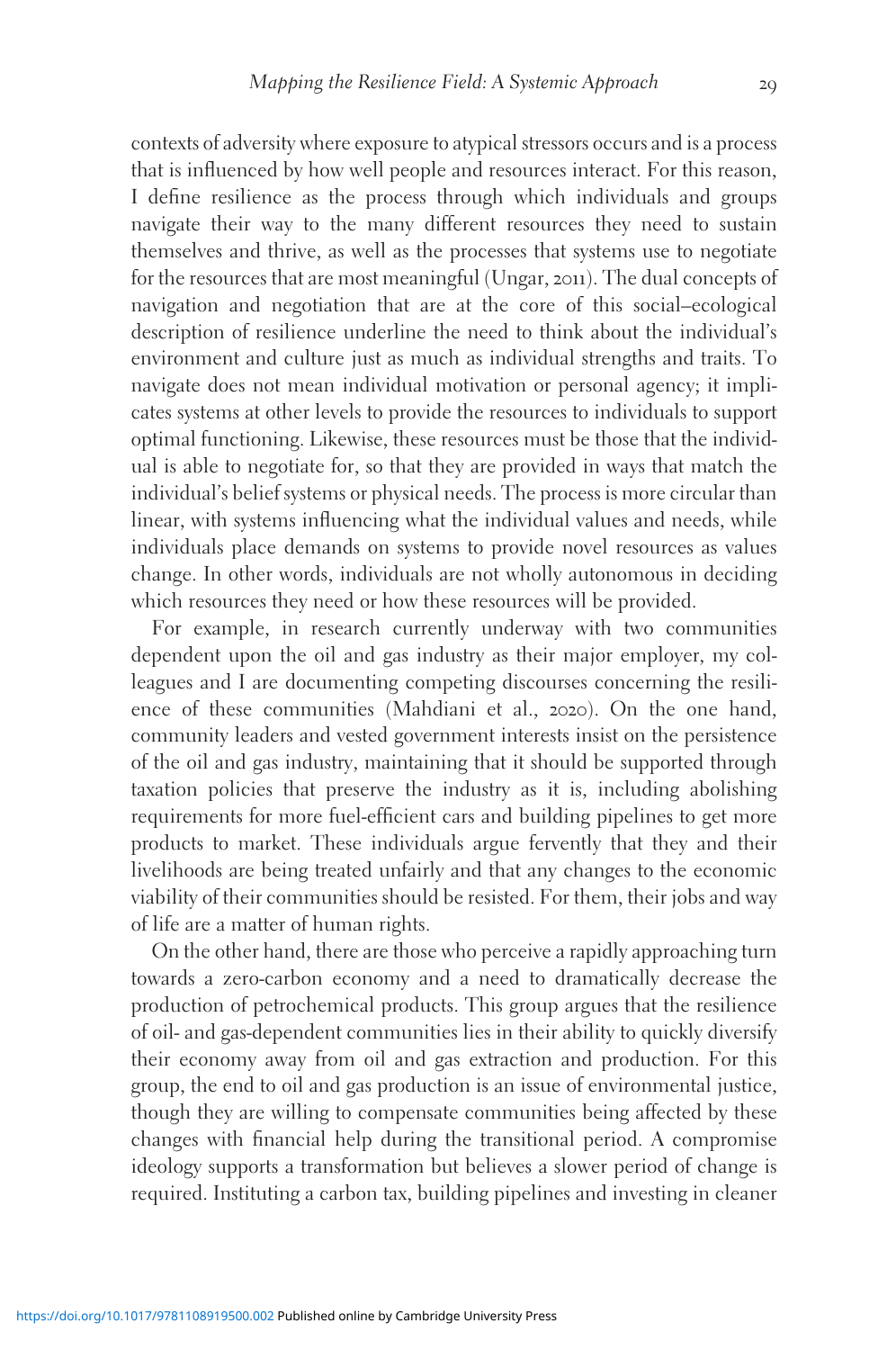technologies to extract and use oil and gas could give these communities the resources and time they need to adapt to a changing economy that is a response to climate change. All three processes are ways of dealing with an environmental crisis, but each reflects different patterns of navigation and negotiation for the resources that these communities value during periods of economic downturn and different definitions of what they perceive as just.

While this example is about economics and politics, it is also illustrative of how communities make themselves more resilient by changing multiple systems at once. Among those being displaced by the downturn in the oil and gas industry, there are feelings that their right to employment is being sacrificed by federal government policies and special interest groups that see these workers as expendable. These socio-economic changes also threaten individual mental health, as well as the social cohesion of the community itself. Seeking justice in the form of human rights and economic selfdetermination, however, has meant mostly resisting change, rather than establishing new institutional supports or arguing for compensation for retraining, relocation or economic diversification (all possible strategies for resilience).

On the other side of the debate, those who support the downturn see the closing of the industry as a means to achieve environmental justice. Viewed in this way, the factors that predict resilience will depend on which systems we want to sustain and which outcomes are preferred and by whom. As the case examples throughout this volume show, communities experiencing and engaging with transitional justice are heterogeneous, and myriad views on what constitutes 'justice' necessarily exist. Finding ways to build individual and social capital that different stakeholders experience as just, and therefore as a source of resilience, is a major challenge and one that requires local communities to have a say over the processes that they engage in.

The notion of resilience as a process is often misunderstood, particularly when researchers describe individuals, communities and governments as 'resilient'. The preferred description is that these systems 'show resilience', meaning that they are in a process whereby they are able to take advantage of opportunities to improve their functioning. The issue is more than semantic. At the core of this ontological debate is the need to focus on what systems do to function better rather than their intrinsic qualities. Intrinsic qualities may never be realised if oppressive forces are beyond the capacity of the individual to change, with the result that resilience is reserved for the exceptional few who overcome the barriers around them. These processes, however, need not always be externally focused. As treatises on the resilience of the human spirit attest (see, e.g., Beah, 2007; Westover, 2018; Wiesel, 1956), reflective processes or belief in a special connection with one's culture, God or ancestors have the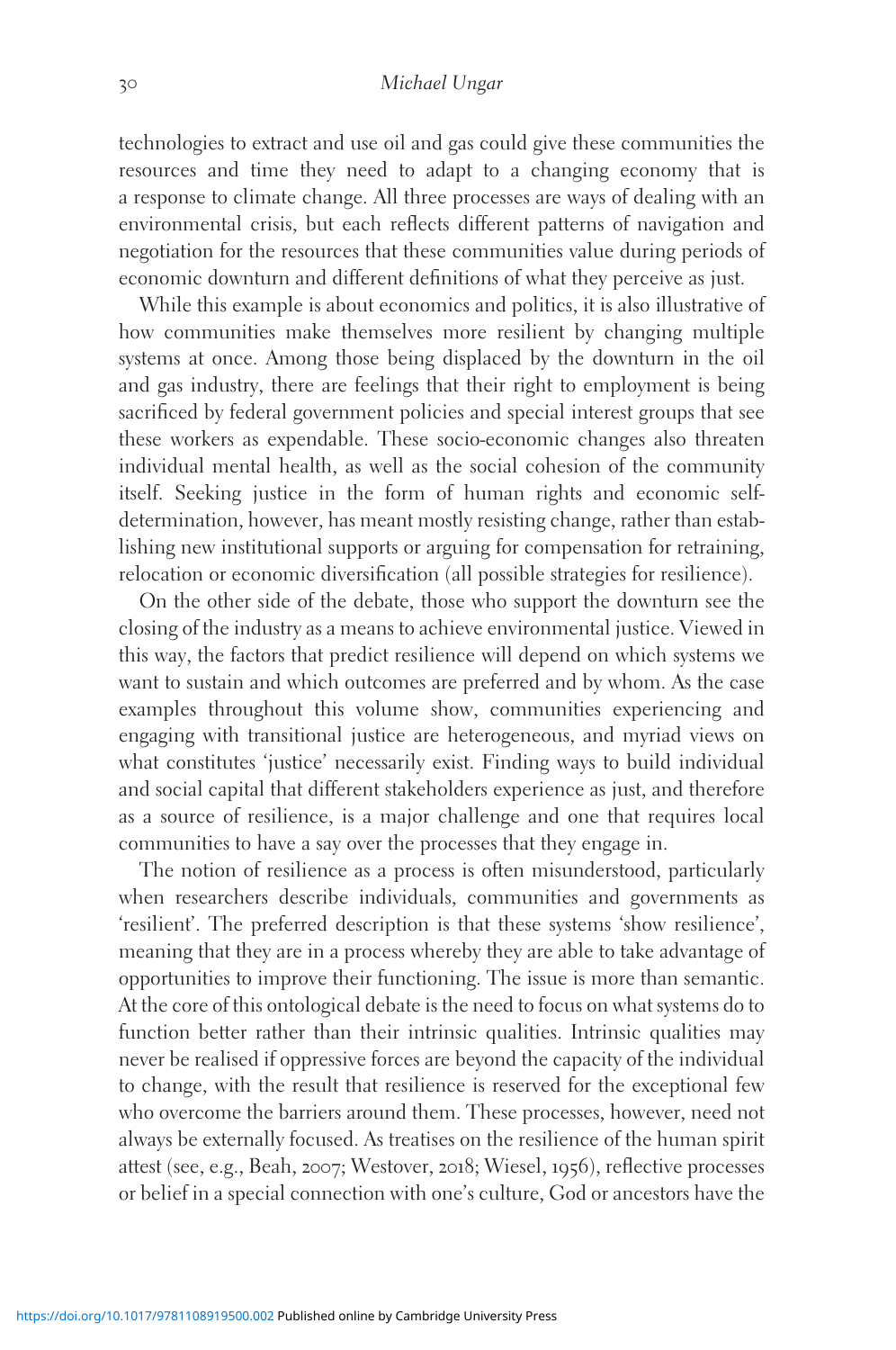power to carry us through periods of darkness. Even these responses to social injustice, however, should not be described as static traits of individuals. These are characteristics that are dormant until activated through processes that make them meaningful to the individual. In other words, resilience is always a process of realising the potential of systems.

The process of resilience is not, however, uniform. There are at least five patterns well documented in the literature (Ungar, 2018), and each pattern is influenced by the qualities of the system under stress, human and social capital and by the economic and environmental resources available. These patterns of resilience include persistence, resistance, recovery, adaptation and transformation. A review of these patterns shows remarkable synergy between processes associated with resilience and the intent of processes and practices related to transitional justice, as other chapters in this volume demonstrate.

**Persistence** A system shows persistence despite exposure to atypical stress when it maintains its functioning as a consequence of other systems sheltering the vulnerable system from harm. The system may appear to be resting or stable, but the effect is an illusion caused by its isolation or protection against outside threats that mitigate the need for reorganisation. Examples include traditional societies that are protected from outsiders like Brazil's Kawahiva. Their precarious resilience and fragile experience of environmental justice are evident in the persistence of their culture and traditional lifestyle, but that persistence is a reflection of the efficacy of institutionalised laws imposed on outsiders through government processes at a scale quite separate from the community itself. Though these efforts have largely come too late and without sufficient enforcement to ensure the safety of the Kawahiva, their experience shows that resilience depends on external forces far more than individual qualities when populations face a threat like genocide or the destruction of the natural environment upon which they depend. To some extent, the same patterns are found among Amish peoples in North America, where tolerance by the cultural majority has been institutionalised so that the Amish can maintain their traditional way of life with minimal compliance with external rules (e.g., they still pay income tax, and children must still receive an education at least until the eighth grade). As these examples illustrate, legal systems can make it more or less feasible for communities to persist with behaviours that are viewed as non-normative by cultural outsiders.

Resistance Resistance refers to a process whereby an individual, community or institution is under threat but is not sufficiently protected by outsiders to maintain its functioning. In this case, the system that is threatened must mobilise resources on its own to actively resist encroachment and maintain its right to be unique. Resistance is often a reflection of a lack of formal legal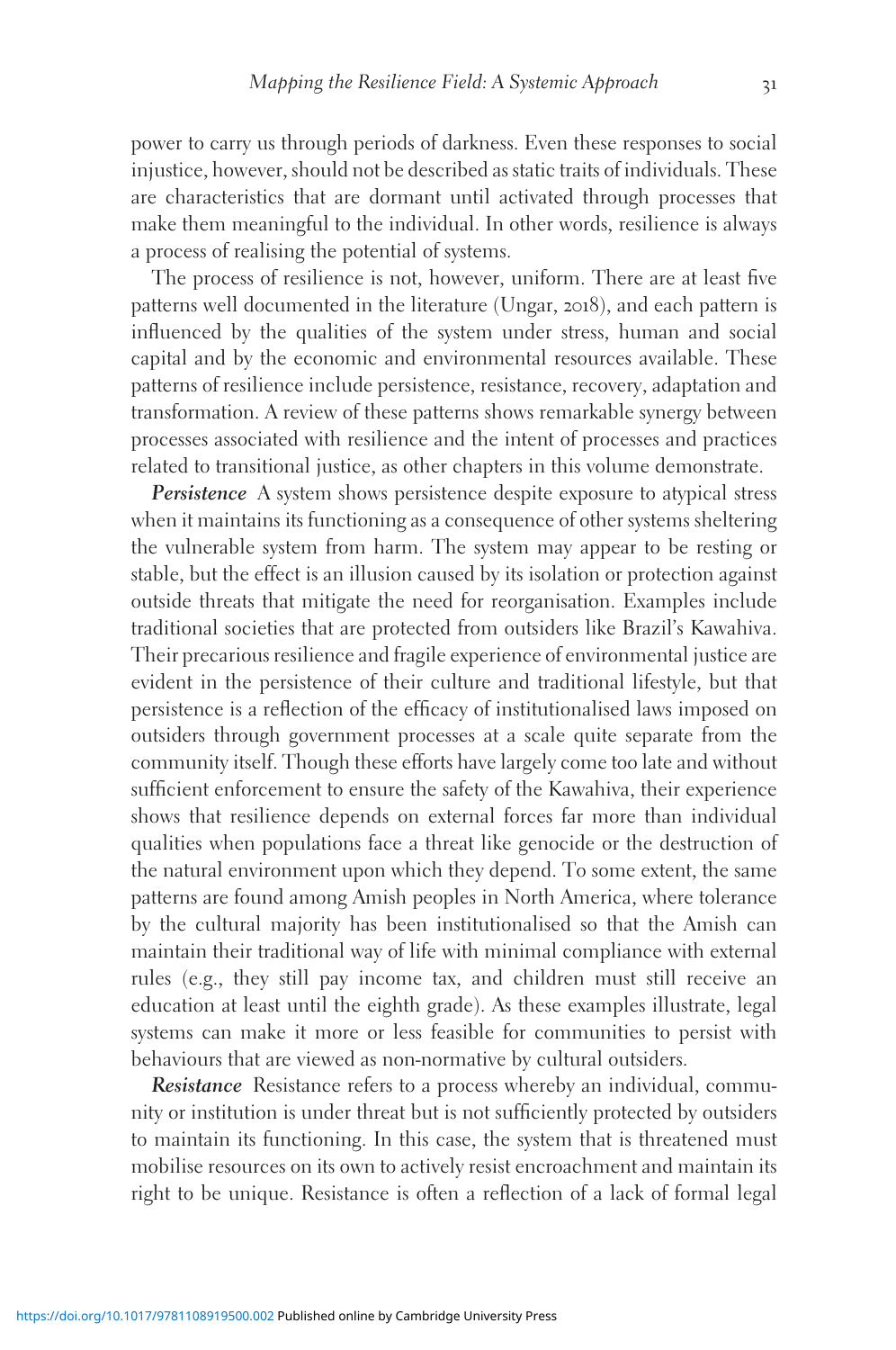protection or of the need to adapt systems that are supposed to support human rights to account for differences. Indigenous peoples in countries like Canada and Australia, who have suffered past (and, arguably, ongoing) genocidal practices perpetrated against them, have lacked the social or legal protections to experience resilience (Atallah et al., 2018). Instead, patterns of resistance have emerged where groups have become political in their efforts to secure their rights. Only recently have changes at the local level been reflected in changes at regional, national and international levels, with documents such as the United Nations Declaration on the Rights of Indigenous Peoples encouraging the protections and access to resources required for Indigenous communities to experience resilience. Where resistance occurs as a strategy for resilience, there are usually competing discourses regarding what is and is not a success, with different interests defining preferred outcomes. The process of resistance has the added advantage, however, of mobilising new resources when a system is under threat – resources that may create stronger systems as a consequence (e.g., a return to a community's traditional cultural practices). Resistance may also change other contingent systems such as national bureaucracies or policing services. For example, institutionalised forms of racism against Indigenous peoples are still extremely prevalent but are being challenged to ensure better services and respect for human rights (Blackstock, 2016). In such cases, transitional justice initiatives like TRCs or honouring victims through memorials and reparations programmes can validate efforts to resist further threats to a population's well-being.

Recovery The concept of recovery is ontologically problematic as systems never 'bounce back' (Zolli, 2012) to their previous state but instead are changed by the experience of dealing with stress. Usually, this return to functioning reflects some nuanced change to the system's behavioural regime, making it possible for the system to learn from past challenges and integrate what is learned. If a system returns to its previous role and appears to be doing the same thing it did before, it may even look recovered if small adaptations and transformations have occurred (see below). By way of illustration, recovery efforts after Hurricane Katrina on the southern coast of the United States seemed to signal a return by communities, like New Orleans, to previous levels of economic functioning and the resettlement of people to areas that were flooded. A closer look, however, shows changes to how new homes are being built (Cutter et al., 2014) and changes to practices during disasters to address racial inequalities experienced by minorities, though these changes have yet to be widely adopted (Gotham and Campanella, 2013).

Adaptation When systems experience a stressor and are changed as a consequence, adaptation occurs. Where recovery returns a system to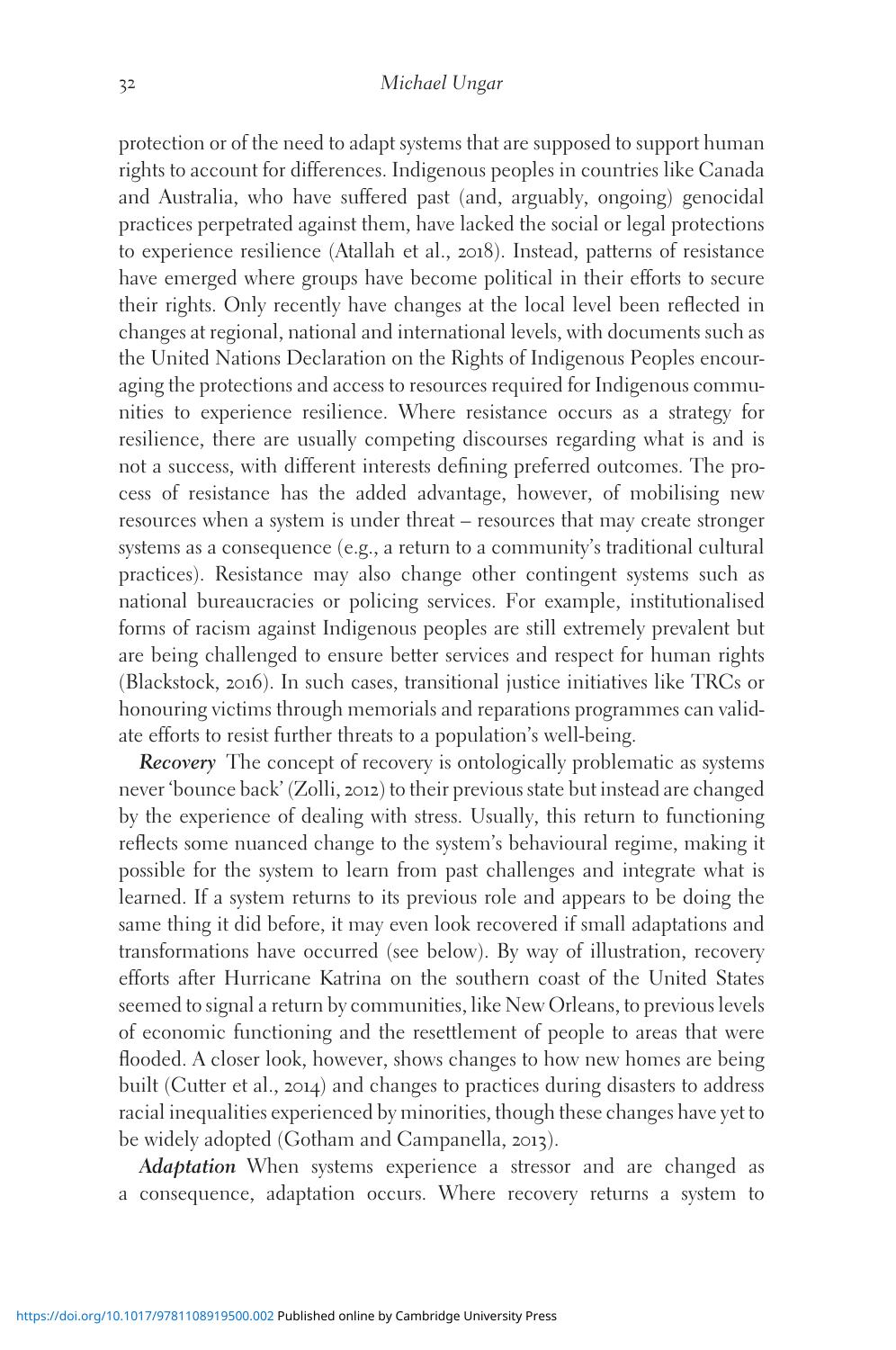a former regime of behaviour, adaptation produces a novel set of processes designed to deal with the stressor now and into the future. The focal system changes so that it can survive. This adaptation, however, is not simply change at one systemic level. Typically, adaptation requires changes at multiple levels for the adaptation to be sustainable. For example, when urban planners allow (or encourage) the gentrification of inner-city communities, the results are often disastrous for the residents who were already living there. Adaptation may mean preserving these communities during a period of rapid change by building subsidised housing or ensuring services for those who are displaced. These adaptations are seldom satisfactory to the individuals displaced, though they work better at decreasing the largely negative impact on displaced residents when multiple levels of government, social services and community organisations work together to develop solutions to maintain the continuity of a community. In an example like this, persistence was likely never an option (there was no benign government looking out for the community) as the economic pressures on the community and rising housing costs would be beyond the capacity of any single level of government to prevent. Nor was resistance likely sufficient to oppose redevelopment. Recovery is nonsensical as it is unreasonable to expect a community with widespread poverty to return to that state after gentrification has started, even if the community seeks to preserve its unique identity. Adaptation, then, implies a 'messy set of interactions occurring simultaneously across multiple systems at multiple scales' (Ungar, 2018: 34) and may be the best choice when there are few other available options. It can also implicate informal and formal justice systems through forms of remediation or protection of rights (e.g., the right to return to the community once new housing is built), though the process of adaptation seldom challenges the fundamental legal principles which cause people to experience injustice and exclusion.

Transformation When human systems are exposed to stressors beyond their capacity to cope, transformation in how a system maintains itself is an ideal solution that implicates multiple systems in the development of new and sustainable regimes of behaviour that alter both individuals and their environments. Although one of the expressed aims of transitional justice and its many different forms is to seed such social transformation, the case examples in this volume highlight the multiple challenges that this entails across different systems. Transitional justice does contribute to processes leading to peace and reconciliation, which can result in structural changes to society at large. However, more often the changes that occur are modest in scale. Individual experiences – for example, of testifying in court – may increase individual resilience, but it remains unclear if they are catalysts for larger social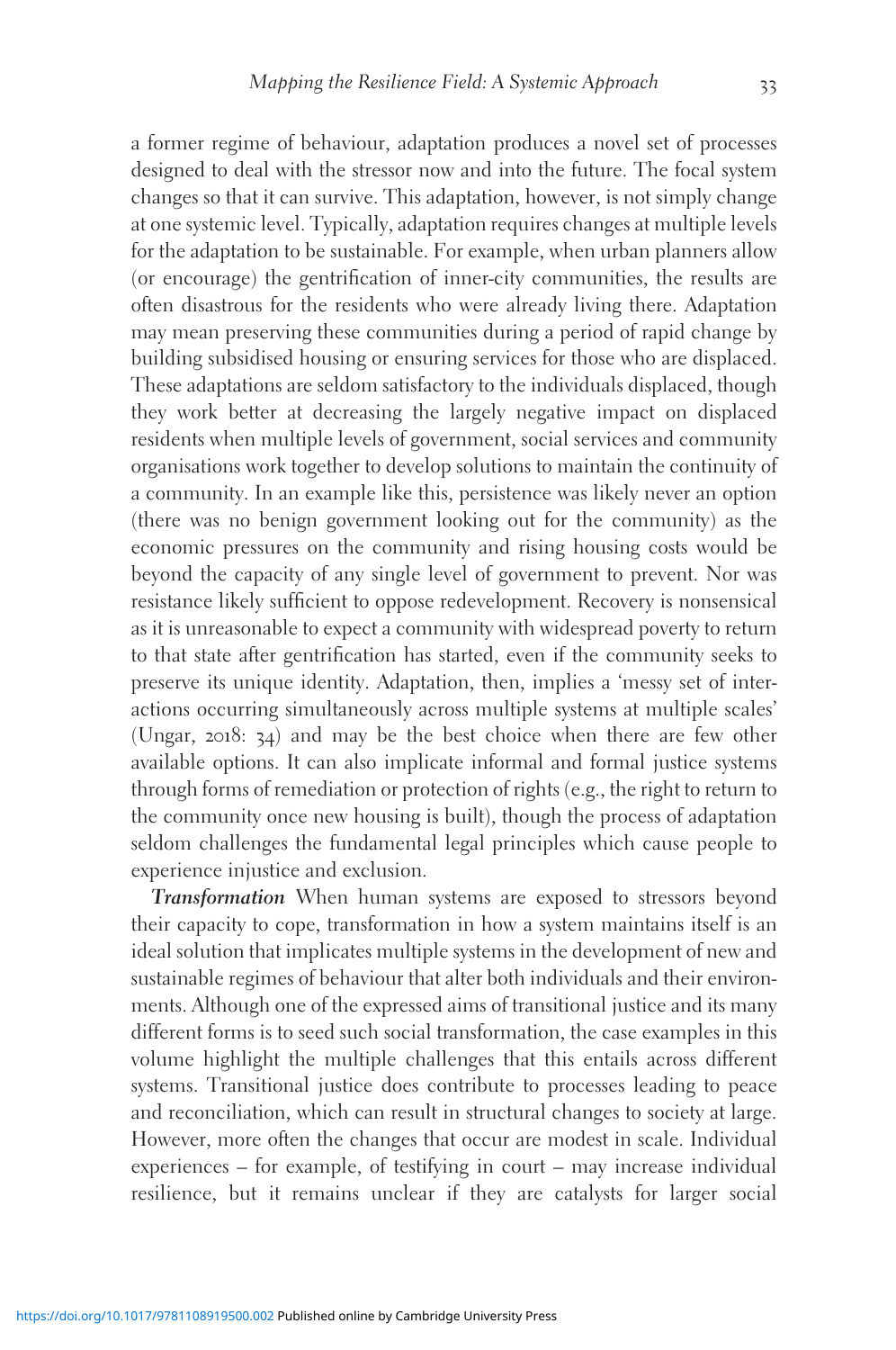transformations. Instead, the pathways to these transformations seem less direct, with small incremental changes in individual cognitions, social interactions and experiences of justice accumulating over time. Such adaptations leave the environment around the individual or system unchanged and the likelihood of another catastrophic challenge occurring in the future. Transformation, meanwhile, seeks change to the surrounding systems to avoid future exposure to stress. At the macro level, legislative systems play an obvious role in creating transformations that make other systems more resilient.

For example, the Clean Air Act Amendments of 1990 in the United States changed regulations for coal-fired power-generating stations that helped to protect lakes across North America from the impact of acid rain. Advocates for these imperilled ecosystems sought fundamental transformation in how power plants operated to prevent further devastation. A similar pattern of transformation can be seen in the dismantling of Apartheid in South Africa (though many of the problems that were synonymous with Apartheid continue today) and the relatively peaceful change of government that resulted. In each example, there is evidence of multiple human, institutional and even natural systems being transformed in response to changes at different systemic levels. To the extent that transitional justice processes contribute to these changes, the more likely they are to foster long-term resilience of multiple personal, social and environmental systems.

## DYNAMIC RESILIENCE: EQUIFINALITY, MULTIFINALITY AND DIFFERENTIAL IMPACT

Each of the five processes of resilience that were described above produce a number of different outcomes depending on the population affected and the environment that surrounds them. In general, however, the benefits of resilience are not shared equally, with different systems benefitting more or less from the change process. A number of concepts appear in the resilience literature to explain these different patterns and outcomes, among them equifinality, multifinality and differential impact. All three concepts are also relevant to the many forms of transitional justice.

Equifinality refers to various means to achieve a single desirable end. Studies of resilience tend to focus on equifinality and define a limited number of outcomes as positive aspects of change and development. When context is controlled, and homogeneity among actors and environments assumed, then the link between risk exposure, protective process and desired outcome is easier to describe. This simplified model, however, can suffer from the myopia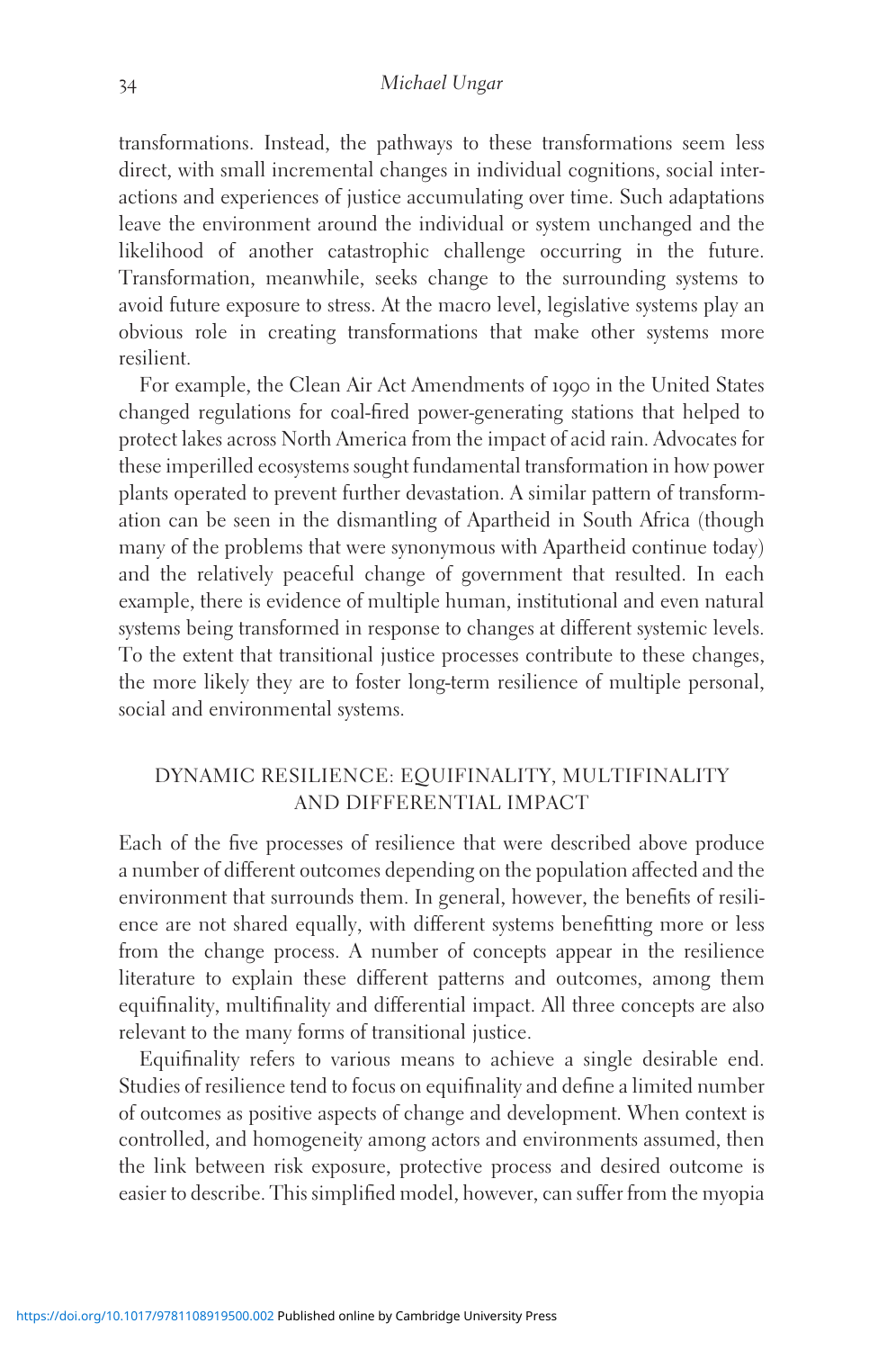that accompanies de-contextualisation, especially when cultural minorities and populations from low- and middle-income countries are the focus of the work. In the case of establishing peace post-conflict, or environmental justice for a community affected by rising sea levels due to climate change, the end goal may appear obvious (peaceful co-existence; a built environment that is sustainable), though the pathways to achieve these ends can still be many.

The various goals associated with transitional justice, for example, have an extensive desirability yet can look very different in different contexts, as this volume shows. As an illustration, one could debate the advantages and disadvantages of centralised power and authoritarianism in contexts where there has been a breakdown of social order and no history of democratic institutions. In such cases, an effective government may look very different during a period of transformation, while becoming dysfunctional and making a country vulnerable to future violence when it becomes institutionalised as a totalitarian regime (e.g., an elected president becomes president for life). It is common in studies of resilience to see a common set of outcomes defined for specific systems, with multiple strategies to achieve that end.

In contrast, multifinality is typical of systems that are adaptive and complex, especially when their resilience is being studied across cultures and contexts where there has been very little previous research. In these cases, there may be multiple desirable outcomes that are negotiated between local and state actors. Resilience-promoting processes may not be obvious to cultural outsiders whose Eurocentricity (or other social location) privileges one set of behaviours over another. To illustrate, women's and men's gender-normative behaviour can be responsive to changing economic and social conditions, making family systems more resilient. In the Philippines, for example, many women have found employment overseas as domestic workers, leaving their male partners to look after children and assume more household duties, tasks not typically taken on by men (these patterns can be disrupted when a grandmother is available to assume the role of primary caregiver for the children; see Parreñas, 2000). Similarly, in Senegal, the large number of men who have migrated to Europe for work has resulted in women assuming men's work despite the stigma of doing so (Searcey, 2019). In both examples, the assumption of non-traditional gender roles makes families and communities more resilient, but each context shapes which pattern of behaviour is preferred.

As these examples show, there are many similarities between the concept of multifinality as applied to resilience and de Coning's (2018) description of adaptive peacebuilding – a central concept that runs throughout this book (see also Chapter 11, this volume). de Coning challenges the idea that there is one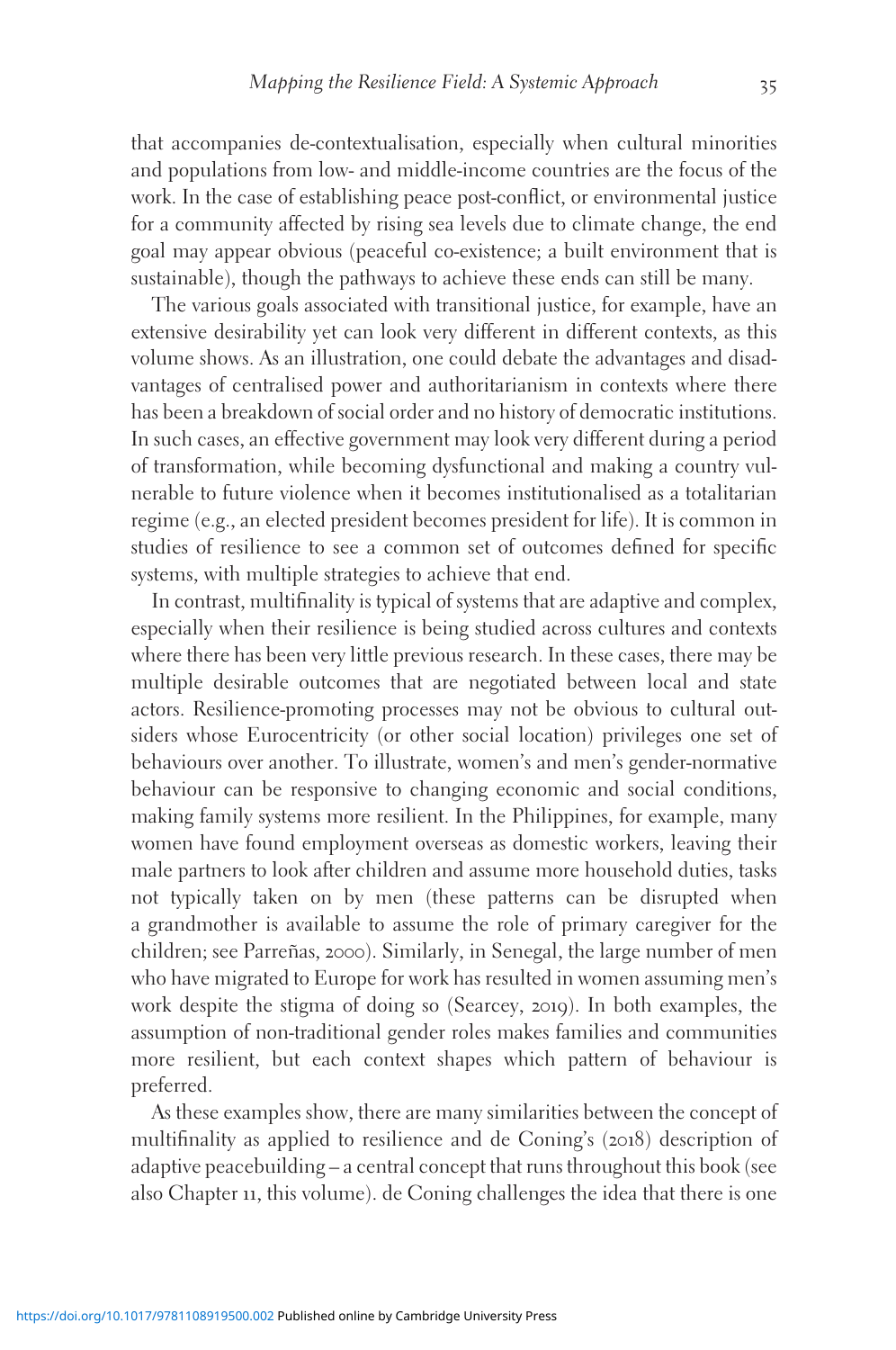right outcome from peacebuilding, and indeed honours multiple cultural traditions as potentially positive sources of inspiration for ways to recreate social cohesion and stability after a period of violence. As de Coning (2018: 304) writes, adaptive peacebuilding:

[R]ejects the liberal peace theory of change – namely, that an external peacebuilding intervention can set in motion and control a causal sequence of events that will result in a sustainable peace outcome. In its place, it argues that the role of the UN is to assist countries to sustain their own peace processes by strengthening the resilience of local social institutions, and by investing in social cohesion.

The concept of multifinality simply describes this pattern of sensitivity to context and flexible outcomes as common to many different systems when they operate in complex environments. To understand resilience, however, one must also account for the nature of both those doing the navigation and negotiation and the environment in which it occurs. In the field of human biology, an emerging concept of differential susceptibility has shown that depending on one's genes or other traits, interventions will have a different impact on individual change (Belsky and van Ijzendoorn, 2015). Susceptibility implies individual responsibility for change with personal qualities determining which environmental trigger is most useful for personal success. Differential impact switches the focus to the quality of the environmental trigger, something which is far more malleable than individual qualities like one's genome (Ungar, 2017). When examining the differential impact of an intervention, social policy or legal system, one asks, 'Which population, at what level of risk, is likely to most benefit from this support?' The question challenges us to consider how different kinds of support produce resilience in highly stressed environments and how each is tailored to the needs of populations with specific profiles.

When interventions underperform or fail to produce desired changes in behaviour, the responsibility for the lack of success is attributed to the intervention, not the individual. The concept of differential impact, then, opens possibilities for understanding why some interventions may work better in some contexts and cultures than others (Birgden et al., 2015). It is the dynamic fit between interventions and individuals that is critical. Because the model is adaptive, it is not uncommon to see the same intervention having a positive effect with one population and a deleterious effect with another, or a small impact with one and a very large impact with another. Designing interventions to promote resilience of any system requires that attention is paid not only to the end goal but also to the quality of the interactions between those needing help and those providing it.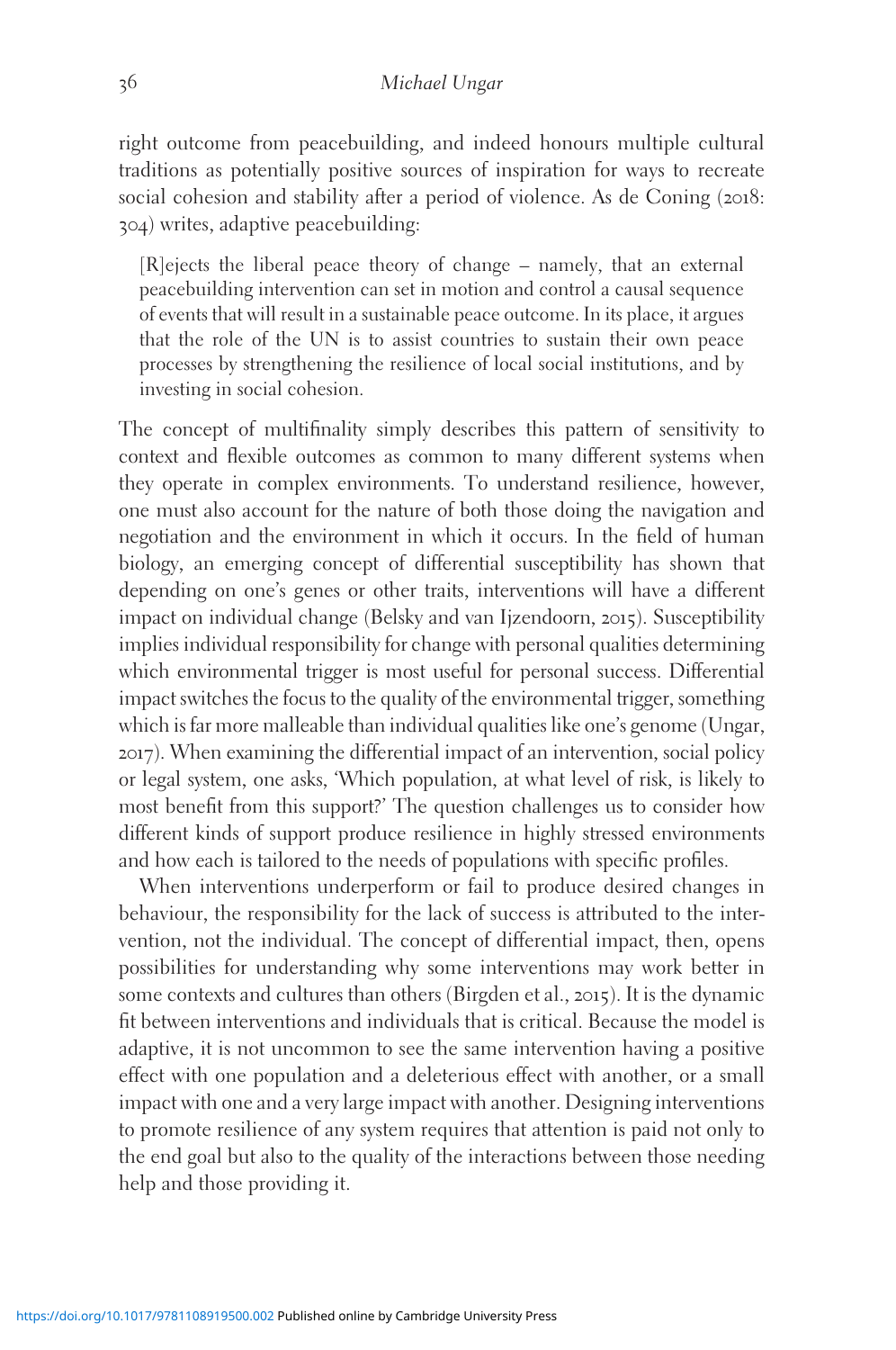#### MAKING JUSTICE SYSTEMS RESILIENT

The advantage of transitional justice and its many variations is that it has the potential to offer formal legal systems the means to adapt to changing demands by those using them, especially in contexts where legislated systems have largely failed to maintain peace and need to recover and show resilience. Ruhl et al. (2021) describe formal legal systems as themselves needing this resilience if they are to be sustainable. That sustainability and effective functioning means that both formal and informal systems of accountability, whether from the courts or community talking circles, can also influence the resilience of other co-occurring systems. Ruhl et al. (2021: 510) write: 'Resilience in legal systems is, thus, often used to facilitate normative social purposes fulfilled through other social systems.' For Ruhl et al. (2021: 511), legal systems are complex, meaning that they have many interrelated parts which together form 'a large network of components with no central control and simple rules of operation giving rise to complex collective behavior, sophisticated information processing, and adaptation via learning or evolution'.

This complexity, which is also a fundamental dimension of adaptive peacebuilding (see de Coning, Chapter 11), means that legal systems are able to respond to, or look different in, different contexts. Transitional justice processes can help them to become more responsive by broadening the definition of what constitutes a legal system to include the many ways that societies support economic and human rights, land rights and environmental justice. This means, for example, integrating cultural and/or Indigenous practices where appropriate, or using combinations of formal codified legal institutions like courts and legislation, community justice forums, collaborative law practices and other means to achieve transitional justice. These practices require many and varied systems to co-exist, though which system is needed and when will depend on the conditions in which they operate and on competing discourses of justice expressed by those whose rights have been transgressed.

These tensions are obvious in contexts like fly-in courts in the Canadian Arctic, which serve the needs of mostly Indigenous communities. In that context, the judiciary uses both formal and community-based legal mechanisms to maintain the social cohesion of communities and facilitate the reintegration of offenders. While these efforts are noteworthy, they are also controversial with some perceiving the sentencing of offenders (e.g., perpetrators of domestic violence) as too lenient to act as a deterrent (Rudin, 2018).

Despite these difficulties, systems that promote transitional justice or the enforcement of laws and still show resilience when strained are typically those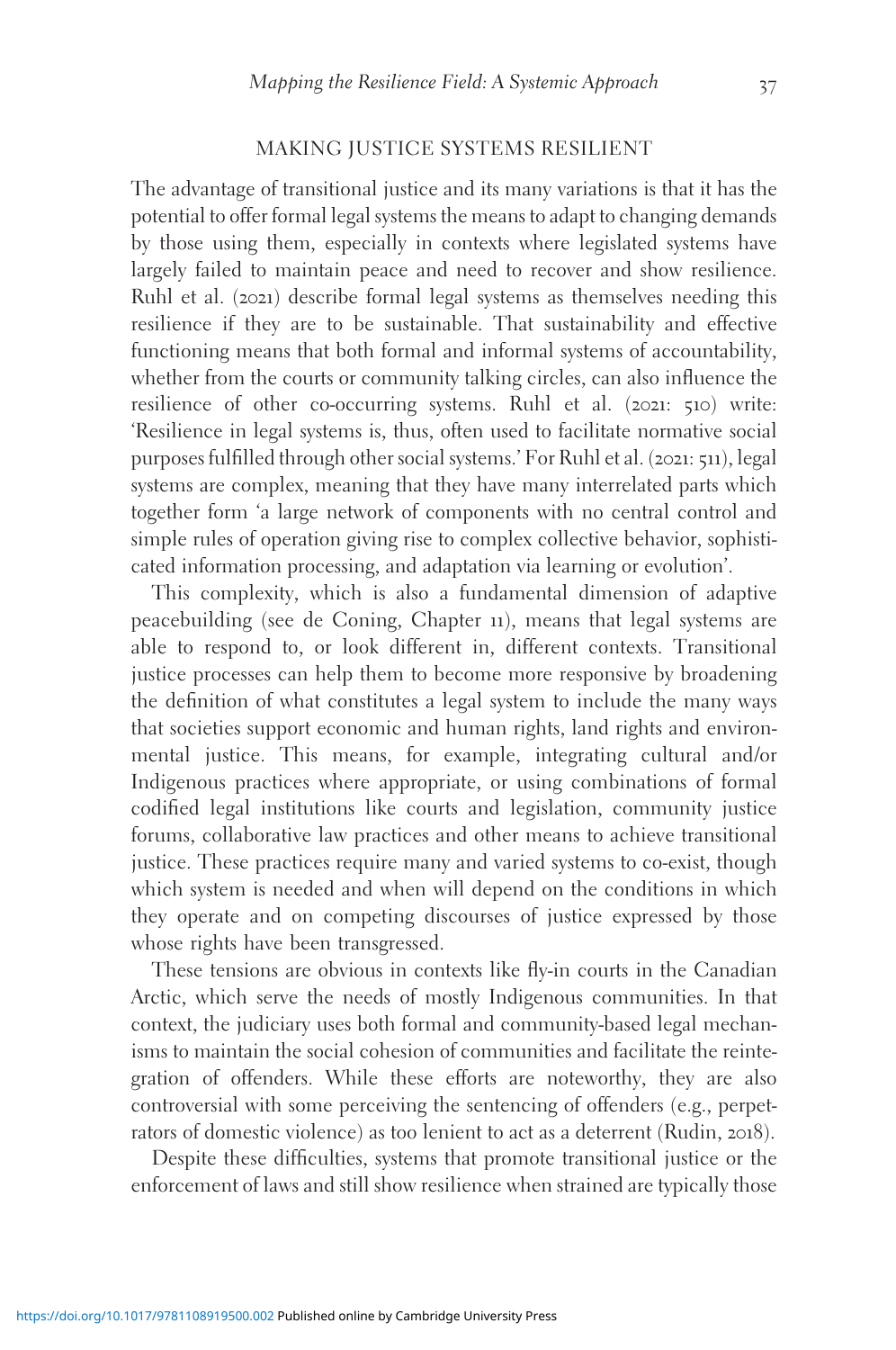that are adaptive (Murray et al., 2019), are moving away from an exclusive focus on the individual's responsibility for a problem and are becoming more adept at interpreting crime in ways that account for the social contexts of offenders and their past experiences of trauma (drug courts are a well-studied example; Latimer et al., 2006). Thus, we are seeing a move away from the neoliberalism that characterised earlier resilience research. The earliest efforts to study resilience documented the exceptional few who did better than expected, and implied that their success could be reproduced if better understood. This initial work, however, was badly flawed, mostly because of its decontextualisation. It failed to account for different amounts of privilege and barriers to optimal human development, including access to justice. Many marginalised communities rejected resilience as a consequence, seeing it as an excuse for blaming victims of oppression who did not manage to 'beat the odds'.

Fortunately, a shift has occurred in how resilience is understood, a conceptualisation that is much closer to the way peacebuilding is now undertaken. Where we once imagined peace as an end state, a trait of a community that was no longer at war, peace and justice are now understood as processes that are a 'more open-ended or goal-free approach towards peacebuilding, where the focus is on the means or process, and the end-state is open to context-specific interpretations of peace' (de Coning, 2018: 301). It is this embrace of many good means to many good ends that makes resilience and efforts like transitional justice a good match.

Though all of this makes the resilience of legal systems and systems associated with transitional justice and peacebuilding seem unpredictable, these systems tend to reflect five principles when operating well. According to Ruhl et al. (2021: 517), these include the following:

- 1. They are reliable. When one component fails, a justice system can still maintain its resilience and function properly despite an unanticipated (or anticipated) stressor. This, in turn, means that subsystems (such as individuals seeking compensation) maintain their belief (a system of cognitions and socially constructed values) in the institutions that govern and regulate their lives.
- 2. They are efficient. They are not overly burdened by swollen bureaucracies that make seeking justice interminable or excessively expensive. They appear accessible to the individuals needing to use formal and informal legal systems, and they promise expedient resolution of conflict. A justice system like this will encourage compliance and be more sustainable if people do not feel the need to turn to vigilantism or other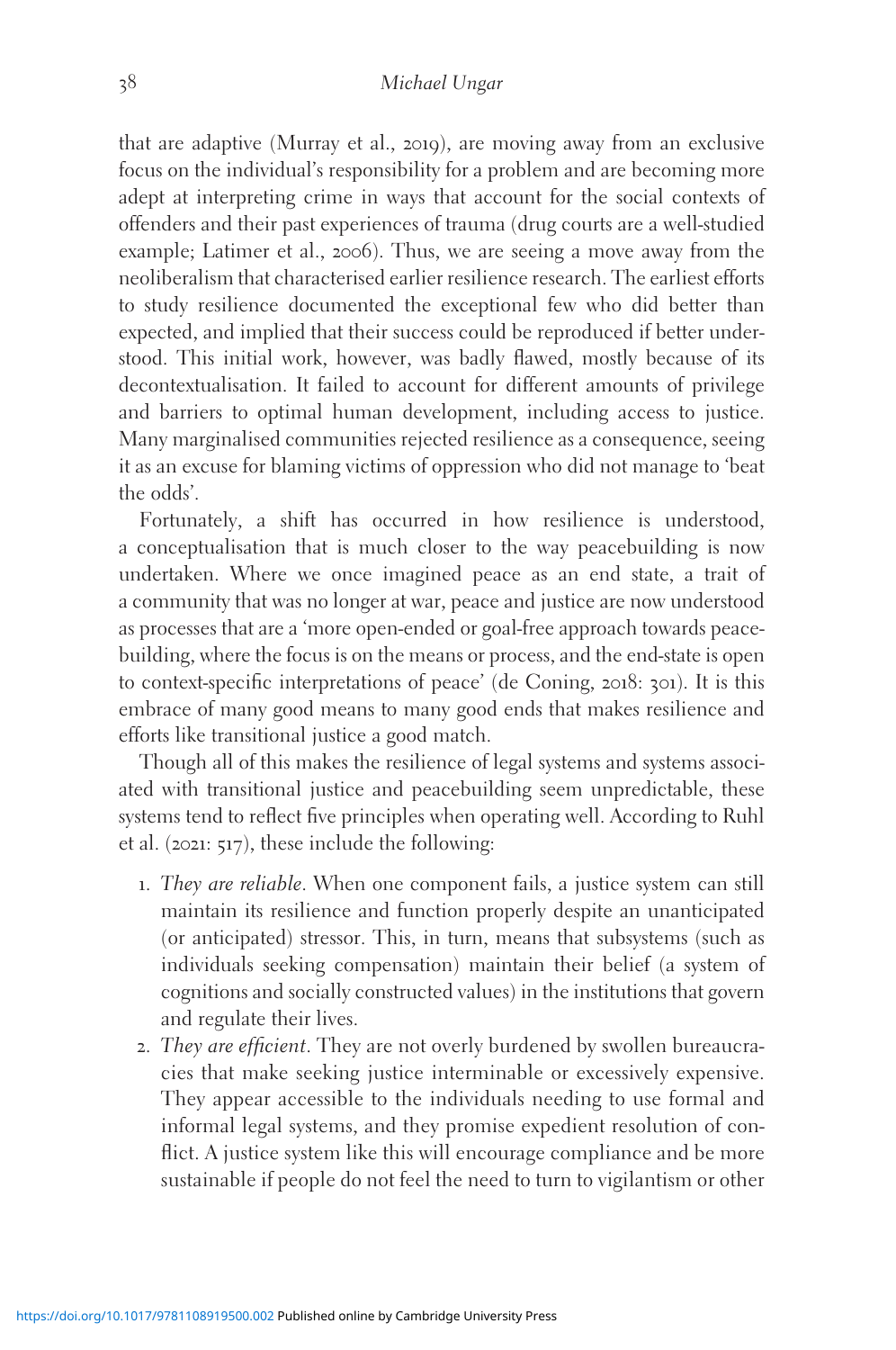forms of extra-judicial actions as when farmers arm themselves to protect their property from thieves.

- 3. They are scalable. As problems tend to affect multiple systems at multiple levels, a justice system that shows resilience will engage in processes across jurisdictions so that local processes that may appear less formal but instil a sense of fair treatment are not subsequently overturned by a court or other legislative body. For example, if a local restorative justice process resolves a criminal matter but the individual charged still faces sanctions beyond the community, the advantages of a resilient justice system at the local level quickly diminish.
- 4. They are modular. Justice systems show the most adaptability when there are multiple systems that can step in to resolve an issue should one system fail. In the case of environmental justice, where state governments in the United States have been lowering pollution standards to remain competitive for investment and jobs, it has taken the federal government to establish laws that are in the best interest of the country as a whole. The reverse is also true; when the federal government abdicates its responsibility to tackle challenges like climate change, it is state governments that have stepped in to press forward with legislation in areas like tailpipe emission standards (Vogel, 2018).
- 5. They evolve. Justice systems show resilience when they change as social contexts and natural environments put pressure on human systems. While not all justice systems need to evolve (national constitutions are meant to resist the vagaries of changing governments), laws and legal practices need to be malleable to respond to the exigencies of emerging crises, whether that is the mass migration of undocumented refugees or the need for adaptive peacebuilding efforts at a local or national level. Justice systems are most resilient when they embrace this tension between their ability to change and their need for stability over time.

Together, these five principles reflect much of what we know about resiliencepromoting processes and the way justice systems like transitional justice or adaptive peacebuilding support adaptation and transformation when individuals and communities are placed under stress.

## THE NEED FOR A BETTER UNDERSTANDING OF JUSTICE SYSTEMS AND RESILIENCE

Unfortunately, there has been limited research on resilience that is sufficiently complex to capture the interactions between systems at different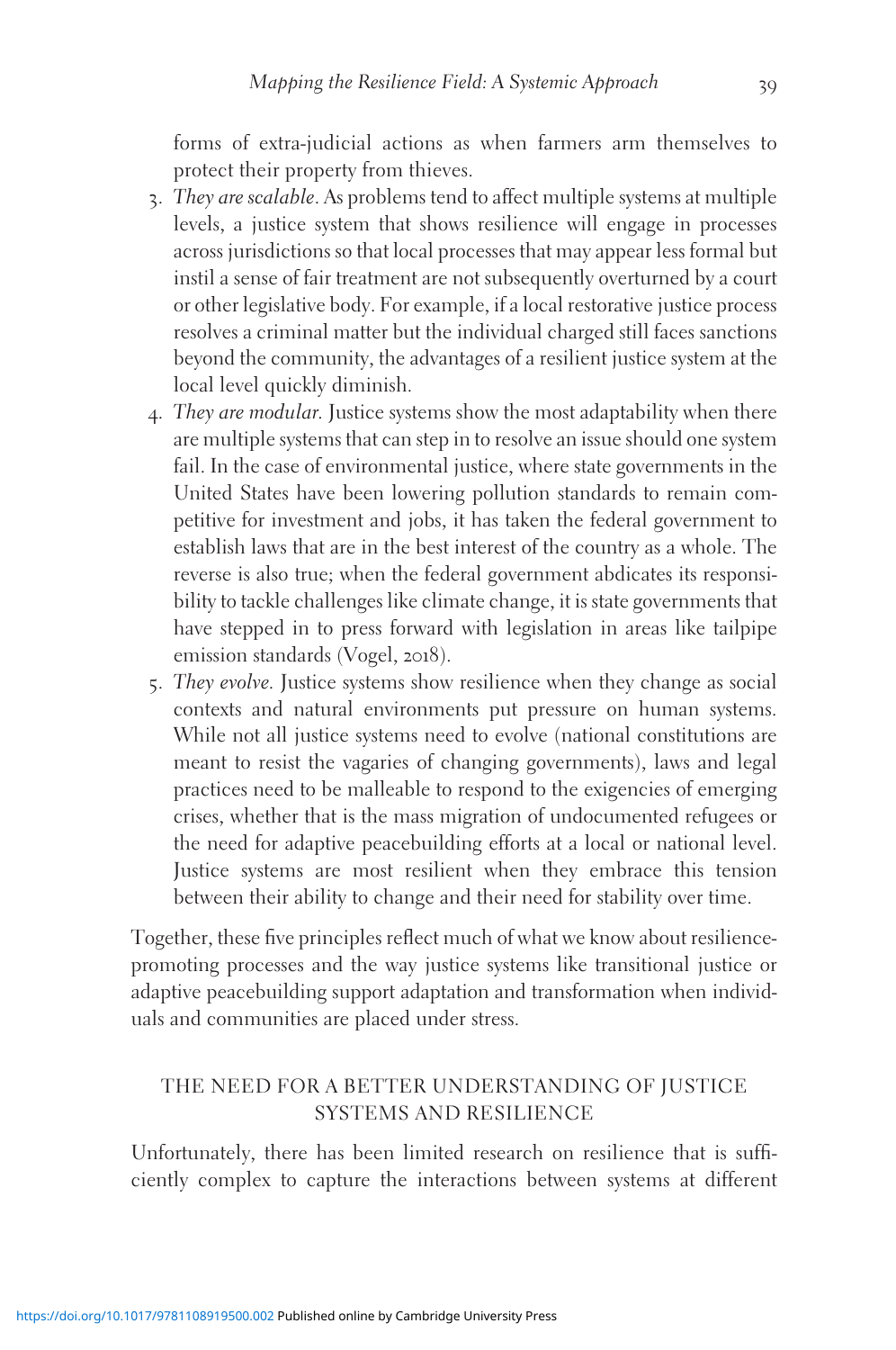scales. In practice, this means that we may study individual trauma and coping strategies but not investigate whether the quality or quantity of trauma confounds the efficacy of a transitional justice initiative, or for that matter whether cultural norms and indigeneity influence the reliability of formal legal systems in contexts of extreme poverty. Where such questions do arise, protective mechanisms tend to be studied at a single scale, while risk factors like coloniality are homogenised and controlled as a simple variable that is thought to affect everyone equally. The emerging science of resilience is changing this. It is showing the need to think about complex, interacting systems and how to best account for the relationship between risk exposure, protective processes (resilience) and outcomes across multiple systems at once.

In practice, this means understanding why communities might or might not work together to preserve a natural resource given past histories of collective trauma, gender norms, economic conditions, trust in government (and each other), identity and confidence in legal systems. The following brief case examples illustrate the need for multiple systems to show resilience if new regimes of peace and security are to result. The first example shows what can happen when there are no available means for economic or social justice, while the second example illustrates what happens when residents in a community under stress are treated more fairly and in ways that support both social and environmental justice.

Embalenhle The South African township of Embalenhle is within sight of one of the world's largest petrochemical processing plants operated by the state-owned corporation SASOL. With over 100,000 inhabitants, many of them economic migrants, Embalenhle is a chaotic mix of permanent homes, government-built shelters and informal tin-roofed shacks crisscrossed by a river choked with rubbish. The streets are dangerous, the schools woefully underfunded and in bad repair. SASOL, through a programme of corporate social responsibility, funds initiatives like libraries, sports centres and even public infrastructure like roads and sidewalks. Unfortunately, the level of mismanagement at the local and national government levels and people's general frustration with their social and economic marginalisation have resulted in frequent outbreaks of violence by residents, targeting municipal offices, the local mall and even the rubbish trucks that were meant to pick up the refuse (but were inefficient at the task).

In this environment, children make educational decisions that focus on securing work at the plant, choosing science courses whenever possible. Beyond the structural challenges, the local population deals with violence in the streets, high rates of substance abuse and the lack of family cohesion as one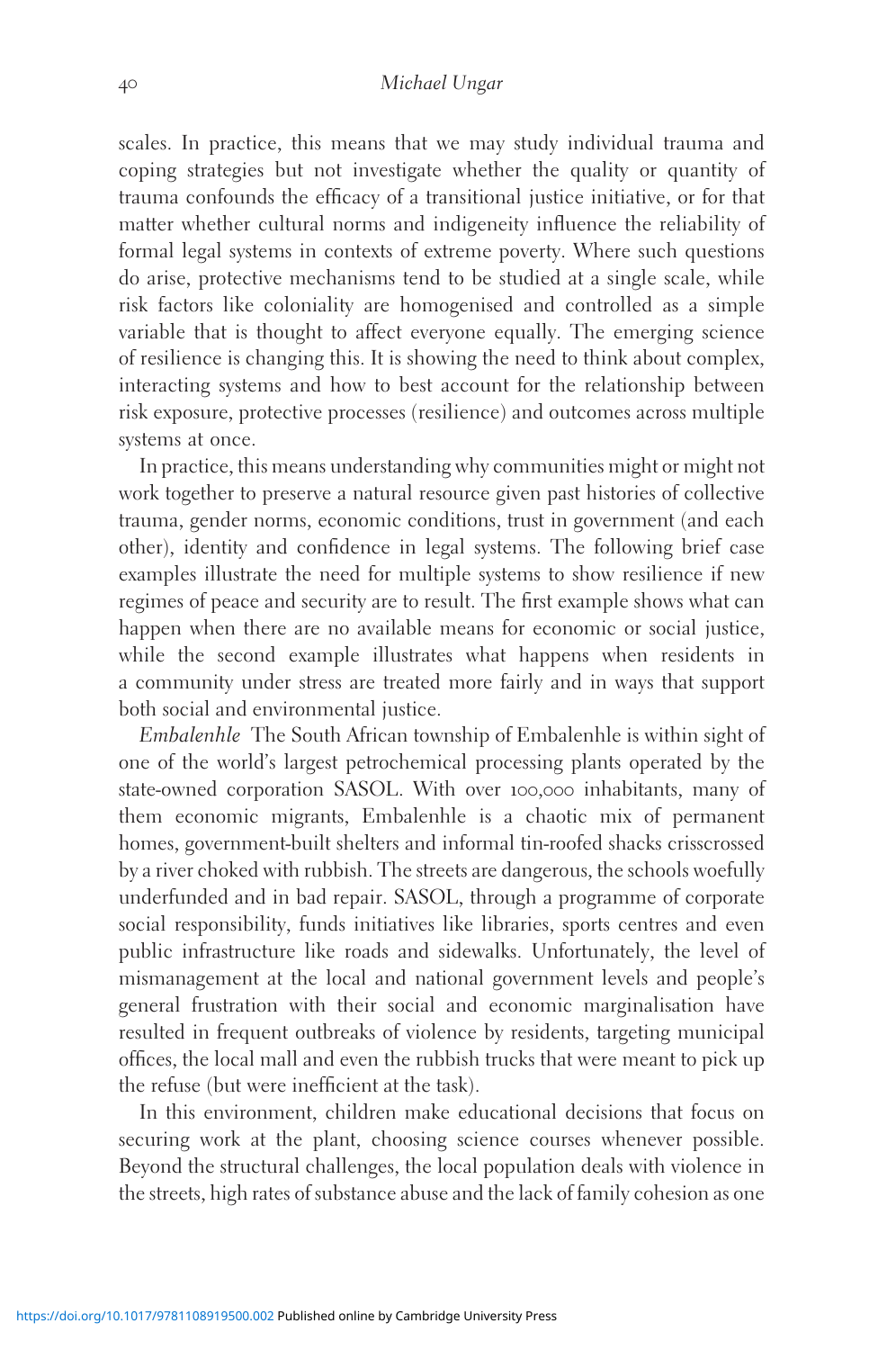or both biological parents leave to find employment elsewhere. In this context, there is a general breakdown of social order, with elections fraught with violence and a general malaise when it comes to believing that institutional actors will make things better. Corruption creates daily hassles, with even sitting an entrance exam to a local college requiring a bribe. The police are perceived as exploitive and a threat.

Though South Africa is a society that holds collectivist values, young people have adopted a more competitive attitude when interacting with others beyond their families. In this context where fair treatment is perceived as unattainable, there are few opportunities for resilience to occur, or for formal and informal justice systems to be perceived as trustworthy and supportive. Psychological trauma, threats to physical health (including pollution), inadequacies of the educational system and a lack of government or legal institutions that function optimally have left the population largely unable to move forward. The few individuals that do succeed do so as a consequence of exceptional talent or personality traits, rather than institutional supports available equally to all. At this time, there are very few ways for community members to experience economic justice or respect for their human rights within or beyond the institutions regulating their lives.

Ruhengeri This is a community adjacent to the Volcanoes National Park in Rwanda and part of a three-nation protected area that is home to the endangered mountain gorilla. At risk of extinction a decade ago, the population of gorillas has more than doubled to more than 1,000 animals. Both human encroachment on habitat and poaching have been stopped, in large part by strict enforcement of laws and a paramilitary force that protects the gorillas. All of this has been a deliberate plan to ensure communities closest to the park benefit from the efforts to protect the animals, reflecting a form of environmental justice in which those whose lands are being used benefit from their use. In the case of Ruhengeri, a percentage of the money paid by tourists to trek and view the gorillas is used for community development across the region. Locals are hired as guides and porters, rangers and security forces. There is also a growing network of hotels, as well as work for drivers and others involved in the tourism industry. While it is debatable whether this kind of development, which caters to the very wealthy from other countries, is beneficial to Rwanda, and whether it spurs sustainable growth, the government has proceeded with this approach. The result is some obvious economic benefits to the local population and an even bigger positive impact on the mountain gorilla's ecosystem.

To understand the resilience of a community like this, one needs a theory of change that accounts for what is occurring rather than one that describes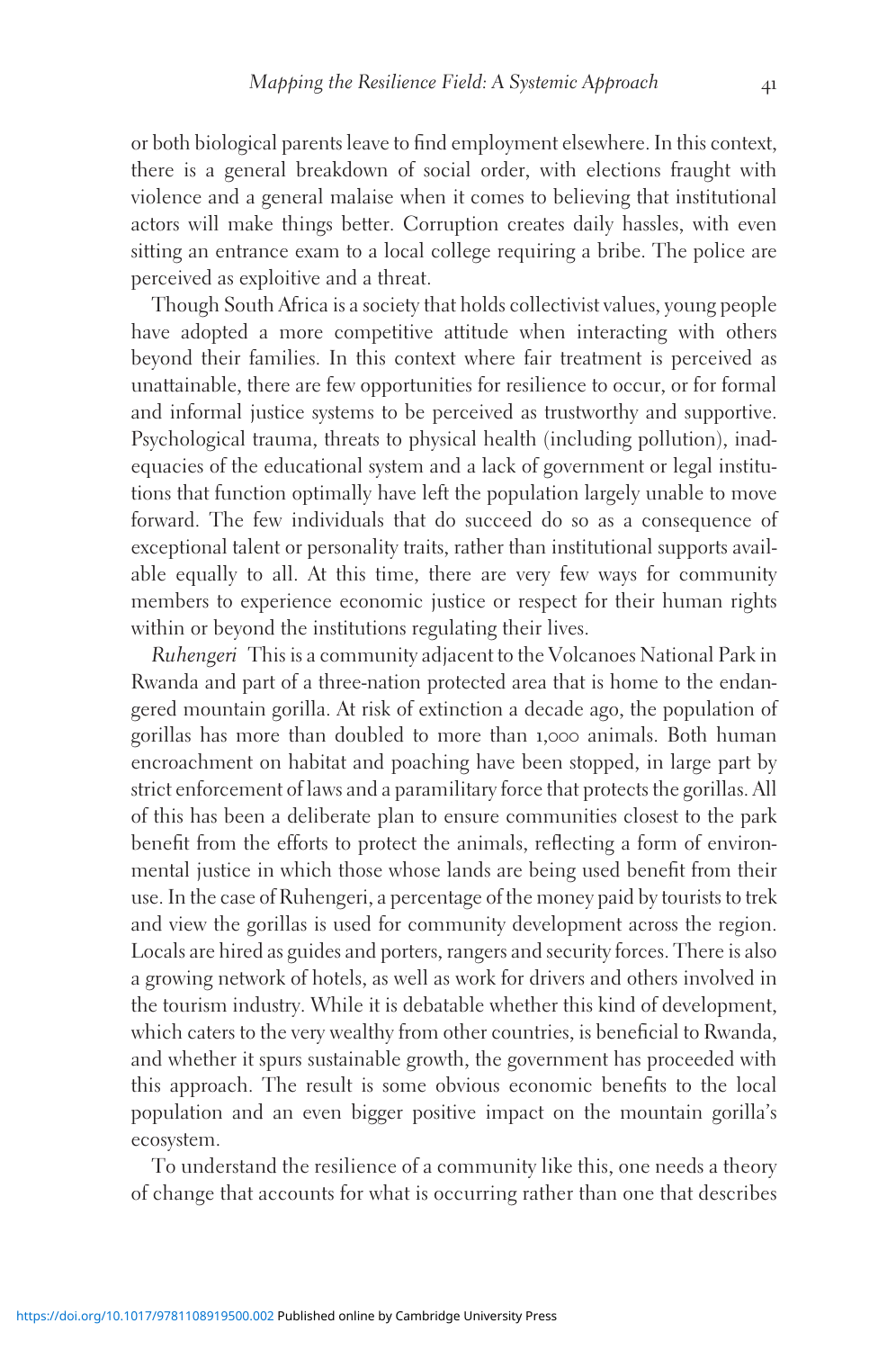static outcomes (Valters et al., 2016). As conditions have changed for people, and with recognition for their histories, culture and context, which include the recent experience of genocide, structural inequality, colonisation and lack of environmental justice, one sees that the right solution for resilience has to be carefully adapted and implemented (no such efforts for justice other than popular uprisings are in evidence in Embalenhle). Even though success is possible, there is a level of uncertainty as complex personal, social and institutional systems respond to pressing challenges like environmental and economic justice. This means that resilience, like processes of transitional justice, must be responsive to previous risk exposures and local exigencies, but it must also be driven by adherence to principles that make the model useable even if outcomes vary. Thus, one community's solution to poaching and environmental injustice post-conflict is unlikely to suit another if historical and economic conditions and incentives are different. As de Coning (2018) explains, there needs to be a shift from a focus on ends (and their replication) to means (and their nuanced adaptation to context).

### **CONCLUSION**

The concept of resilience is gaining traction in the discourse surrounding concepts like justice and peacebuilding, though it is not yet widely understood. When applied, the term 'resilience' refers to the capacity of individuals to succeed because internal and external systems work together to help people achieve their potential. Resilience also includes the capacity of these systems (including systems of justice) to demonstrate robustness and cohesion with other systems to maintain themselves, despite social and economic disruptions or natural disasters. There are multiple processes that produce resilience, depending on the environment in which individuals, communities and institutions are struggling to cope. Whether a system persists, resists, recovers, adapts or transforms is a reflection of the resources available and the discourses that define success. Protective and promotive processes need not be focused on a single end, nor can we predict with certainty how a change in intervention, public policy or transitional justice process is going to affect all members of a community. Resilience is, however, a concept that describes complex series of interactions across multiple systems and at different scales. To the extent that transitional justice, peacebuilding and legal mechanisms are adaptive and flexible with regards to the goals that they seek to achieve, the more likely resilience is to be experienced by individuals and their communities.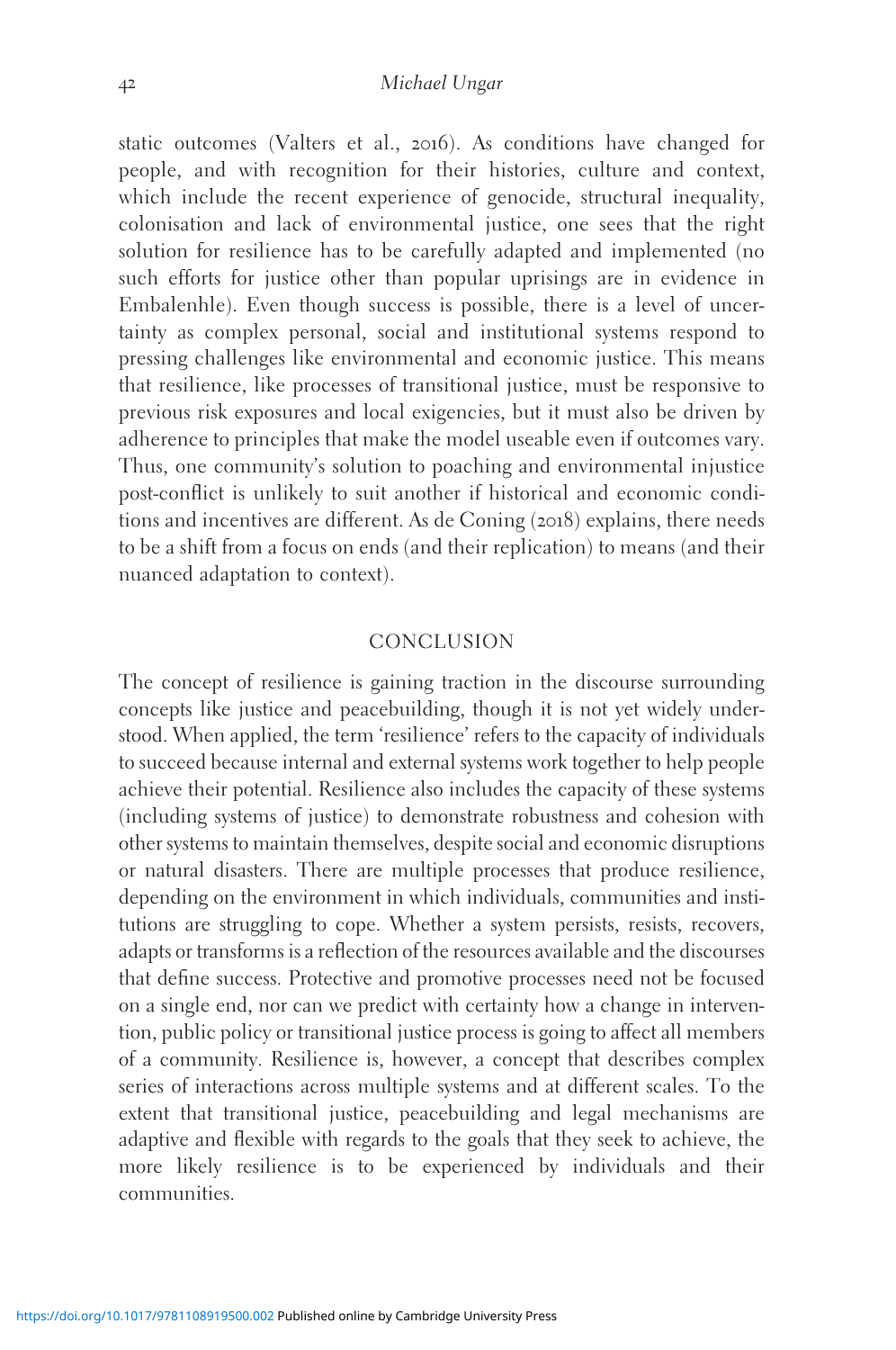#### REFERENCES

- Adger, W. N., Barnett, J., Brown, K., Marshall, N. and O'Brien, K. (2013). Cultural dimensions of climate change impacts and adaptation. Nature Climate Change, 3  $(2), 112-117.$
- Anthony, E. J. and Cohler, B. J. (1987). The Invulnerable Child. New York: The Guilford Press.
- Antonovsky, A. (1996). The salutogenic model as a theory to guide health promotion. Health Promotion International, 11(1), 11–18.
- Atallah, D. G., Bacigalupe, G. and Repetto, P. (2019). Centering at the margins: Critical community resilience praxis. Journal of Humanistic Psychology, [https://doi](https://doi.org/10.1177/0022167818825305) .org/10.1177/[0022167818825305](https://doi.org/10.1177/0022167818825305)
- Atallah, D. G., Contreras Painemal, C., Albornoz, L., Salgado, F. and Pilquil Lizama, E. (2018). Engaging critical community resilience praxis: A qualitative study with Mapuche communities in Chile facing structural racism and disasters. Journal of Community Psychology, 46(5), 575–597.
- Beah, I. (2007). A Long Way Gone: Memoirs of a Boy Soldier. Vancouver, BC: Douglas & MacIntyre.
- Belsky, J. and van Ijzendoorn, M. H. (2015). What works for whom? Genetic moderation of intervention efficacy. Development and Psychopathology,  $27(1)$ ,  $1-6$ .
- Biggs, R., Schlüter, M., Biggs, D., Bohensky, E. L., BurnSilver, S., Cundill, G., Dakos, V., Daw, T. M., Evans, L. S., Kotschy, K., Leitch, A. M., Meek, C., Quinlan, A., Raudsepp-Hearne, C., Robards, M. D., Schoon, M. L., Schultz, L. and West, P. C. (2012). Toward principles for enhancing the resilience of ecosystem services. Annual Review of Environment and Resources, 37, 421–448.
- Birgden, A., Arrigo, B. and Ward, T. (2015). Maximizing desistance: Adding therapeutic jurisprudence and human rights to the mix. Criminal Justice and Behavior,  $42(1)$ ,  $19-31$ .
- Blackstock, C. (2016). Toward the full and proper implementation of Jordan's principle: An elusive goal to date. Paediatric Child Health, 21(5), 245–246.
- Bush, N. R. and Boyce, W. T. (2016). Differential sensitivity to context: Implications for developmental psychopathology. In D. Cicchetti (ed.), Developmental Psychopathology, 3rd ed., vol. 2. Hoboken, NJ: John Wiley, pp. 107–137.
- Clark, J. N. (2014). International Trials and Reconciliation: Assessing the Impact of the International Criminal Tribunal for the Former Yugoslavia. Abingdon: Routledge.
- de Coning, C. (2018). Adaptive peacebuilding. International Affairs, 94(2), 301–317.
- Crane, M. F. (ed.) (2017). Managing for Resilience: A Practical Guide for Employee Wellbeing and Organizational Performance. London: Routledge.
- Craps, S. (2013). Postcolonial Witnessing: Trauma Out of Bounds. London: Palgrave Macmillan.
- Cutter, S. L., Emrich, C. T., Mitchell, J. T., Piegorsch, W. W., Smith, M. M. and Weber, L. (2014). Hurricane Katrina and the Forgotten Coast of Mississippi. Cambridge: Cambridge University Press.
- Doak, J. (2011). The therapeutic dimension of transitional justice: Emotional repair and victim satisfaction in international trials and truth commissions. International Criminal Law Review,  $11(2)$ ,  $26z-298$ .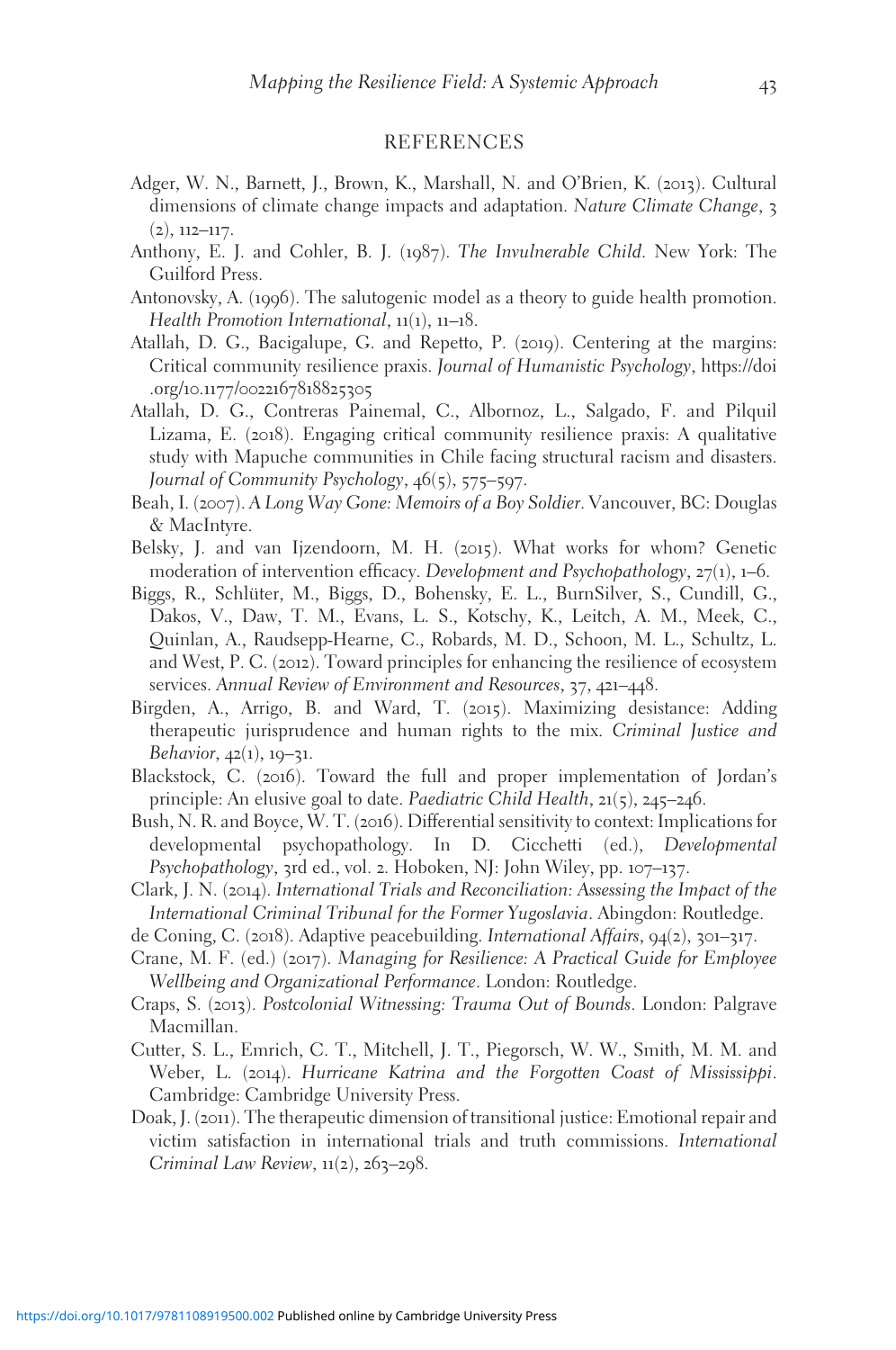- Gotham, K. F. and Campanella, R. (2013). Constructions of resilience: Ethnoracial diversity, inequality and post-Katrina recovery, the case of New Orleans. Social Sciences, 2(4), 298-317.
- Hall, P. A. and Lamont, M. (eds.) (2013). Social Resilience in the Neo-Liberal Era. New York: Cambridge University Press.
- Hobfoll, S. (2011). Conservation of resources theory: Its implication for stress, health and resilience. In S. Folkman (ed.), The Oxford Handbook of Stress, Health and Coping. New York: Oxford University Press, pp. 127–147.
- Latimer, J., Morton-Bourgon, K. and Chrétien, J. A. (2006). A Meta-Analytic Examination of Drug Treatment Courts: Do they Reduce Recidivism? Ottawa, ON: Research and Statistics Division, Department of Justice.
- Mahdiani, H., Höltge, J., Theron, L. and Ungar, M. (2020). Resilience in times of economic boom and bust: A narrative study of a rural population dependent upon the oil and gas industry. Journal of Adult Development, [https://doi.org/](https://doi.org/10.1007/s10804-020-09363-z)10.1007/s10804- 020-[09363](https://doi.org/10.1007/s10804-020-09363-z)-z
- Mittelmark, M. B., Bull, T., Daniel, M. and Urke, H. (2017). Specific resistance resources in the salutogenic model of health. In M. B. Mittelmark, S. Sagy, M. Eriksson, G. F. Bauer, J. Pelikan, B. Lindström and G. A. Espnes (eds.), The Handbook of Salutogenesis. New York: Springer, pp. 71–76.
- Murray, J., Webb, T. E. and Wheatley, S. (2019). Complexity Theory and Law: Mapping an Emergent Jurisprudence. Abingdon: Routledge.
- Parreñas, R. S. (2000). Migrant Filipina domestic workers and the international division of reproductive labor. Gender and Society, 14(4), 560–580.
- Rea, K., Dinan, T. G. and Cryan, J. F. (2016). The microbiome: A key regulator of stress and neuroinflammation. Neurobiology of Stress, 4(4), 23–33.
- Rudin, J. (2018). Aboriginal Peoples and the Criminal Justice System. Toronto, ON: Emond Publishing.
- Ruhl, J. B., Cosens, B. and Soininen, N. (2021). Resilience of legal systems: Towards adaptive governance. In M. Ungar (ed.), Multisystemic Resilience: Adaptation and Transformation in Contexts of Change. New York: Oxford University Press, pp. 509–529.
- Sanders, J., Munford, R., Thimasarn-Anwar, T., Liebenberg, L. and Ungar, M. (2015). The role of positive youth development practices in building resilience and enhancing wellbeing for at-risk youth. Child Abuse  $\circ$  Neglect, 42, 40–53.
- Searcey, D. (2019). Left behind by migrant husbands, women break the rules and go to work. New York Times. www.nytimes.com/2019/12/30[/world/africa/migrants-women](http://www.nytimes.com/2019/12/30/world/africa/migrants-women-work.html)[work.html](http://www.nytimes.com/2019/12/30/world/africa/migrants-women-work.html) (accessed 3 February 2020).
- Sinalo, C. W. (2018). Rwanda after Genocide: Gender, Identity and Post-Traumatic Growth. Cambridge: Cambridge University Press.
- Southwick, S. M., Bonanno, G. A., Masten, A. S., Panter-Brick, C. and Yehuda, R. (2014). Resilience definitions, theory, and challenges: Interdisciplinary perspectives. European Journal of Psychotraumatology,  $\zeta(1)$ , 1–14.
- Tedeschi, R. G. and Calhoun, L. G. (2004). Posttraumatic growth: Conceptual foundations and empirical evidence. Psychological Inquiry, 15(1), 1–18.
- Ungar, M. (2011). The social ecology of resilience: Addressing contextual and cultural ambiguity of a nascent construct. American Journal of Orthopsychiatry,  $81(1)$ ,  $1-17$ .
- Ungar, M. (2015). Social ecological complexity and resilience processes. Behavioral and Brain Sciences, 38, 50–51.